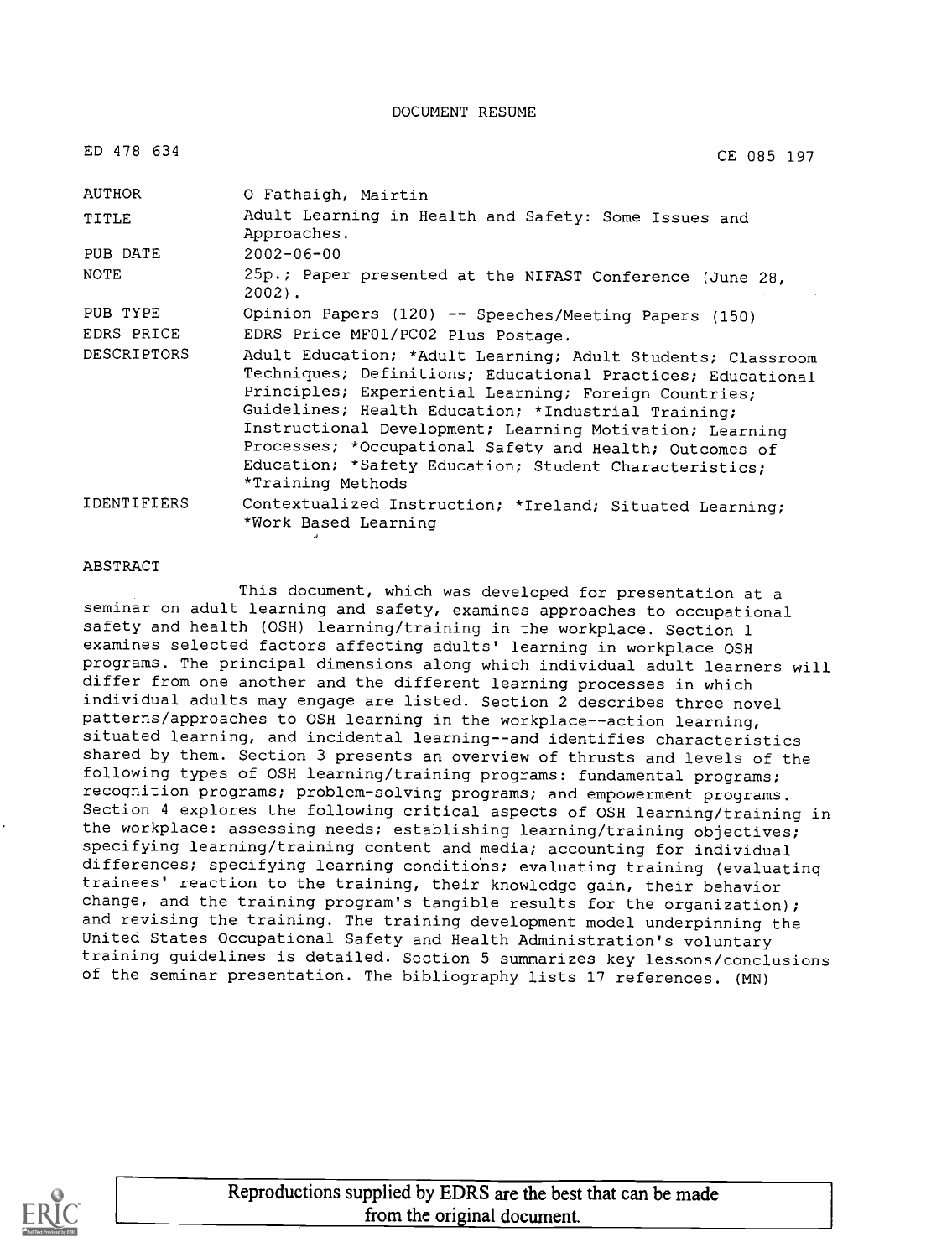TITLE: Adult Learning in Health and Safety: Some Issues and Approaches

#### AUTHOR'S NAME: Professor Máirtín Ó Fathaigh

#### INSTITUTIONAL AFFILIATION: National University of Ireland, Cork

ADDRESS: Centre for Adult Continuing Education, The Laurels, National University of Ireland, Cork, Ireland.

### 353-21-4904714  $\equiv$ 353-21-4276619  $E\boxtimes$  m.ofathaigh@ucc.ie

**Warranty Statement** (To be signed and included with all submissions to the journal.) "I hereby grant to the Educational Resources Information Center (ERIC) nonexclusive permission to reproduce and disseminate this document as indicated above. Reproductive from the ERIC microfiche or electronic media by persons other than ERIC employees and its system contractors requires permission from the copyright holder. Exception is made for non-profit reproduction by libraries and other service agencies to satisfy information needs of educators in response to discrete inquiries.

Signed:

 $085/9$ 

**Date:** 

U.S. DEPARTMENT OF EDUCATION Office of Educational Research and Improvement EDUCATIONAL RESOURCES INFORMATION CENTER (ERIC) C<sub>I</sub>S-This document has been reproduced as

- received from the person or organization originating it.
- □ Minor changes have been made to improve reproduction quality.
- Points of view or opinions stated in this document do not necessarily represent official OERI position or policy.<br>2

PERMISSION TO REPRODUCE AND DISSEMINATE THIS MATERIAL HAS BEEN GRANTED BY

M.O'Fathar

TO THE EDUCATIONAL RESOURCES INFORMATION CENTER (ERIC)

BEST COPY AVAILABLE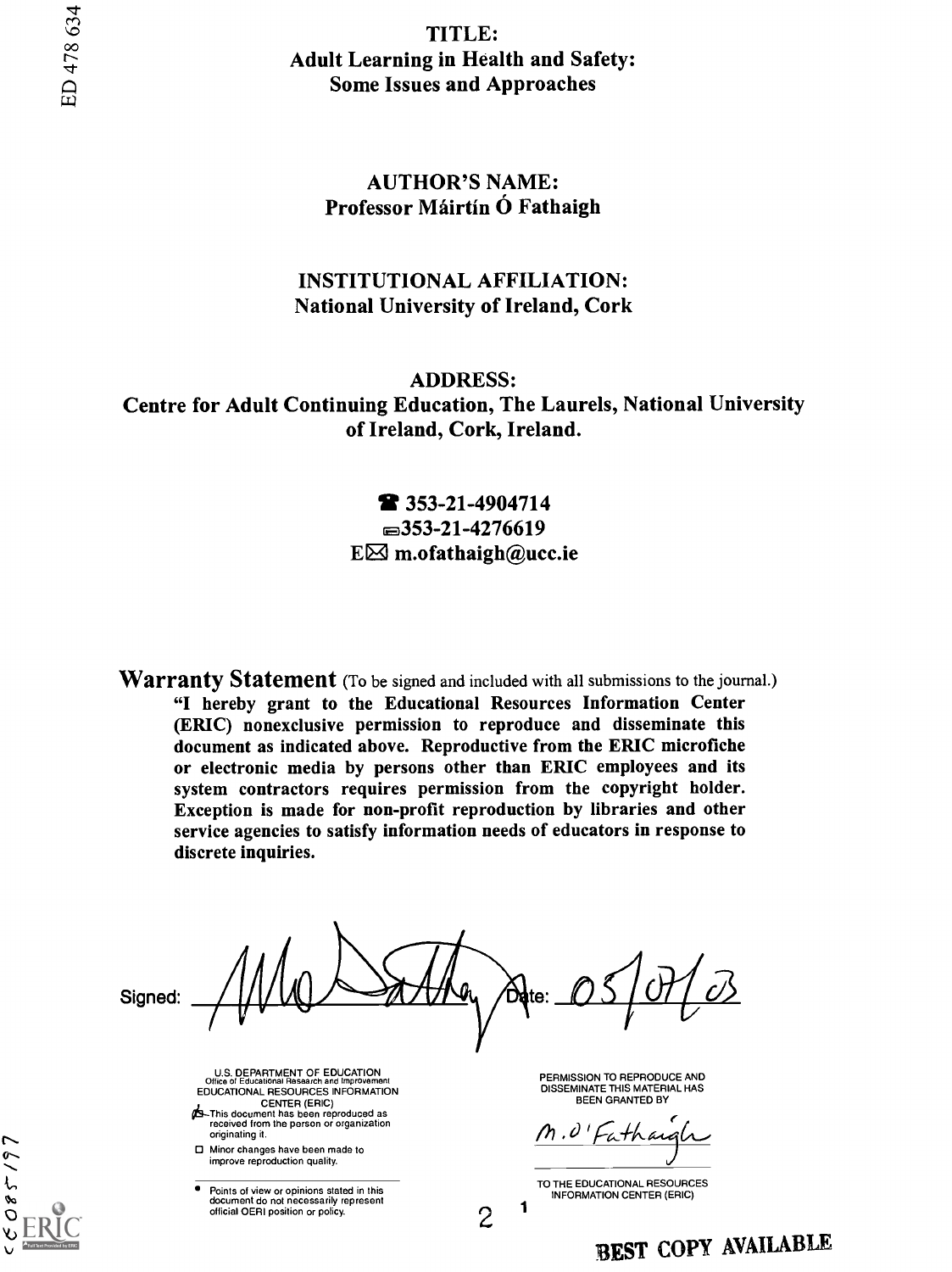# **NIFAST**

# Conference

Friday, 28th June 2002, 9.15am - 4.15pm

# Adult Learning in Health & Safety:

Some Issues and Approaches



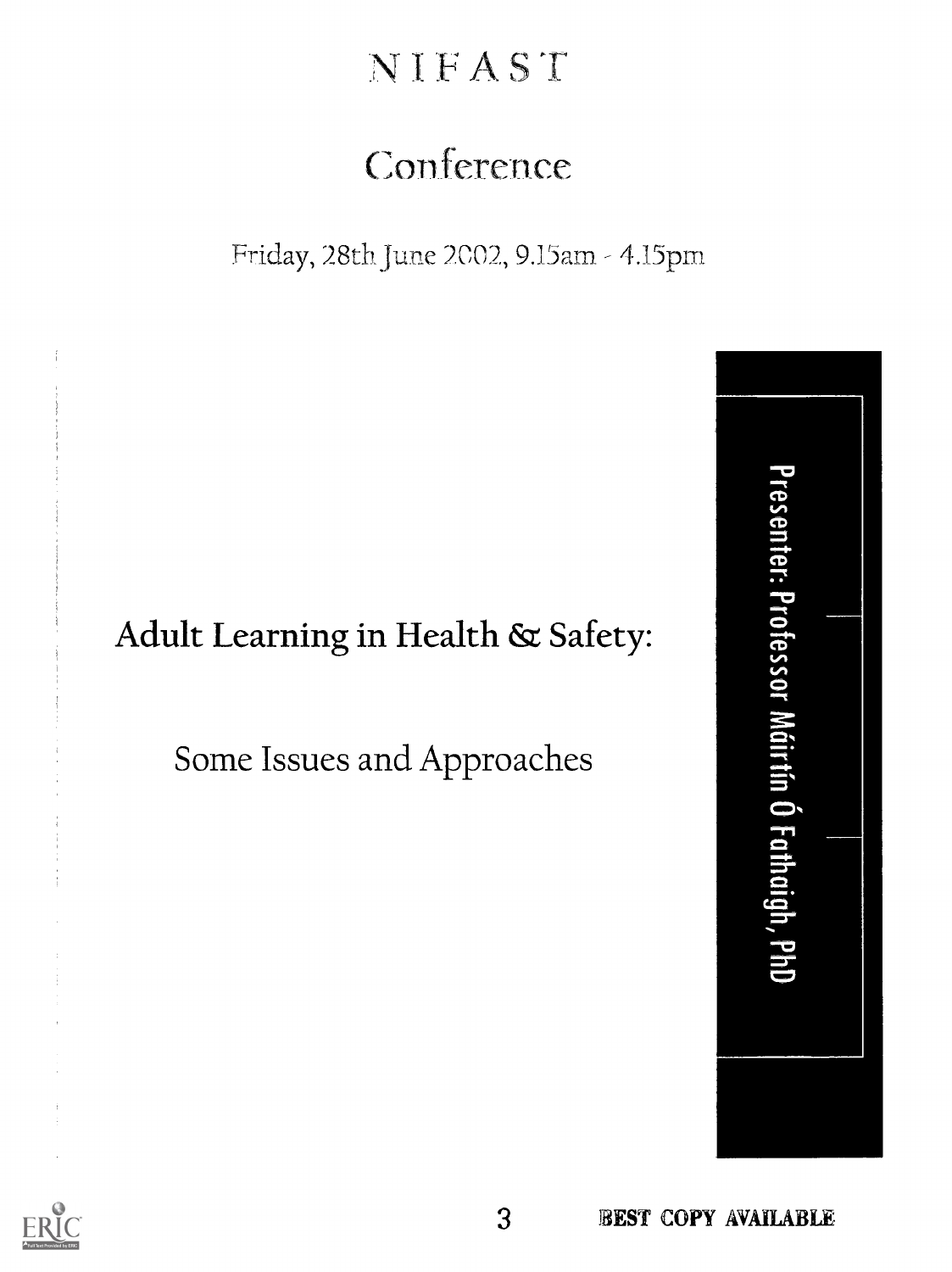# 1. ADULT LEARNERS/OSH LEARNING: SOME ELEMENTS/FACTORS.

Heterogeneous Group of Learners/Environments



- Knowledge, Skills, Attitudes/Beliefs/Values etc.
- Change and Development: Personal/Organisational
- Planning/Strategies: Short, Medium, Long-Term
- Learning Styles: (Formal/Informal; Dependent/Independent; Competitive/Collaborative etc.)
- Previous Learning/Experiences: Formal/Informal: +ve/-ve
- Life Experiences: Organisational Experiences: +ve/ ve
- Personalities: Individuals/Organisations: Externalists/Internalists, Open/Closed etc.
- Cultures/Climate of the Learning Environments: Inclusive/Exclusive, Discrete/Integrated, Collaborative/Competitive etc.

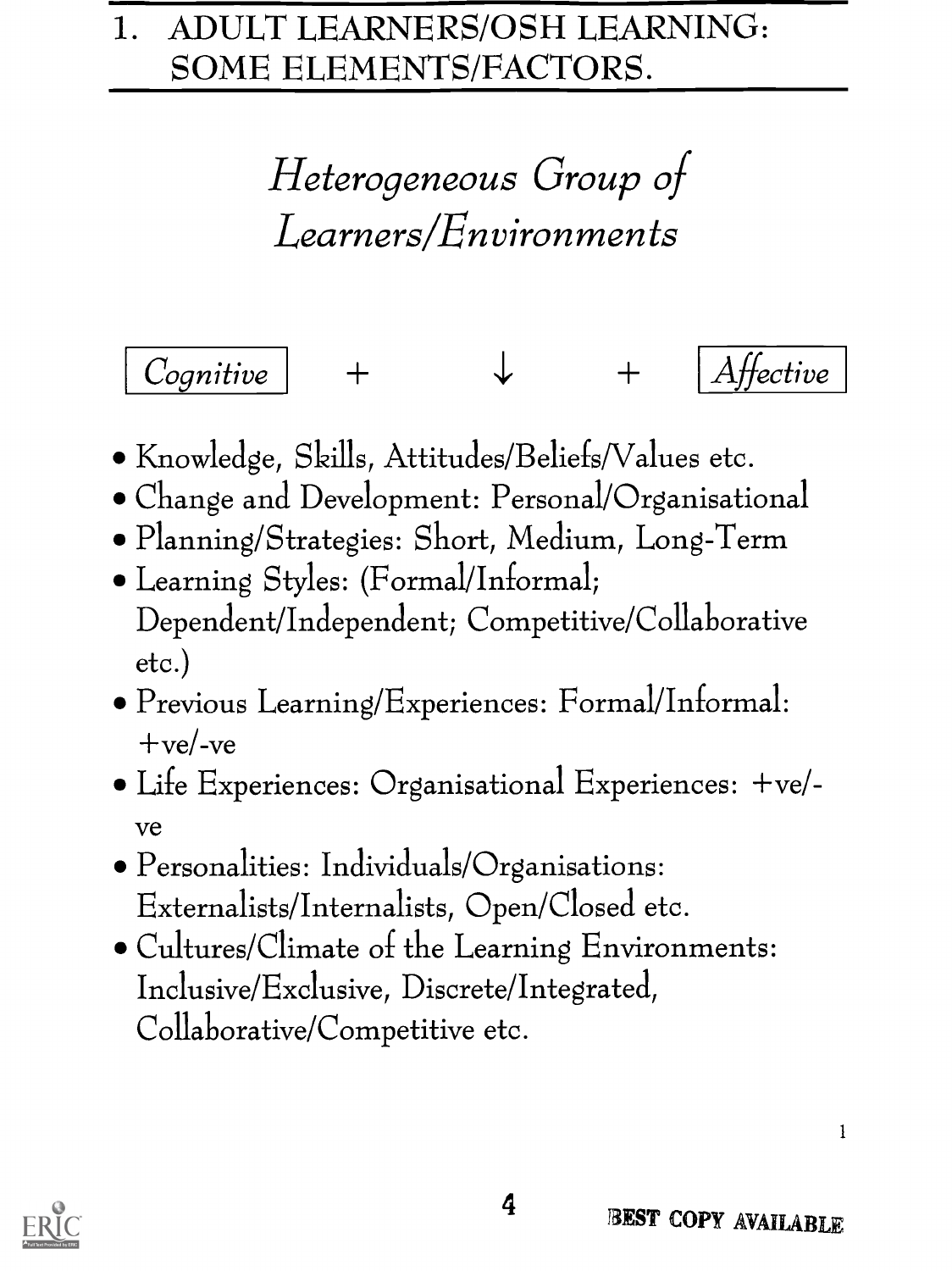- Technological Developments: Self-Directed Learning: New Health Issues
- Johari Windows and Learners
- Challenges to Traditional Concepts of 'Knowledge', `Skills', Intelligence': Multiple Intelligences
- Attained Qualification(s) may not correlate with innate/natural abilities in society
- 'Liberated' Behaviour/Self-Talk and Learners' Self Concept

# All above point to 'Mezza' Factors/Variables

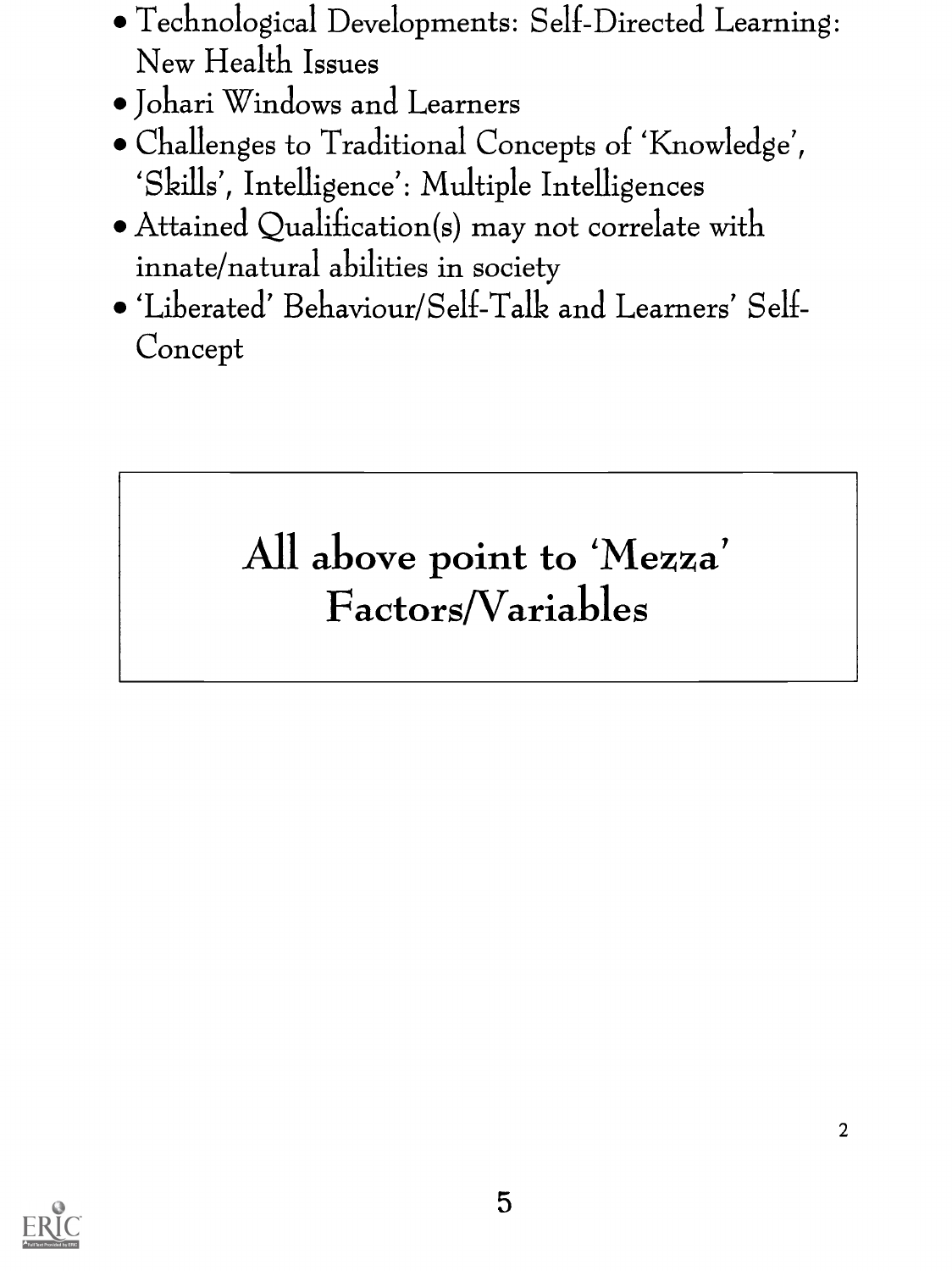# ADULT/OSH LEARNING: SOME IMPORTANT FACTORS

You may find it useful to spend a few minutes considering the following questions. Use the space provided to jot down your thoughts, if you wish.

<u> 1980 - John Stone, mars et al. (b. 1980)</u>

<u> 1989 - Johann Stein, mars an deutscher Stein († 1989)</u>

<u> 1990 - Jan James James James James James James James James James James James James James James James James J</u>

<u> 1989 - Johann John Stone, meilich aus der Schwarzer und der Stone und der Stone und der Stone und der Stone u</u>

<u> 1989 - Jan James James Barnett, amerikansk politiker (d. 1989)</u>

<u> 1989 - Johann John Stone, meil er fan de ferske fan de ferske fan de ferske fan de ferske fan de ferske fan d</u>

<u> 1989 - Jan Samuel Barbara, poeta esperanto-poeta esperanto-poeta esperanto-poeta esperanto-poeta esperanto-po</u>

How would you define/describe Adult Learning in OSH?\*

What factors do you think inhibit Adult Learning in OSH?

What factors do you think enhance Adult Learning in OSH?

\* Occupational Safety and Health

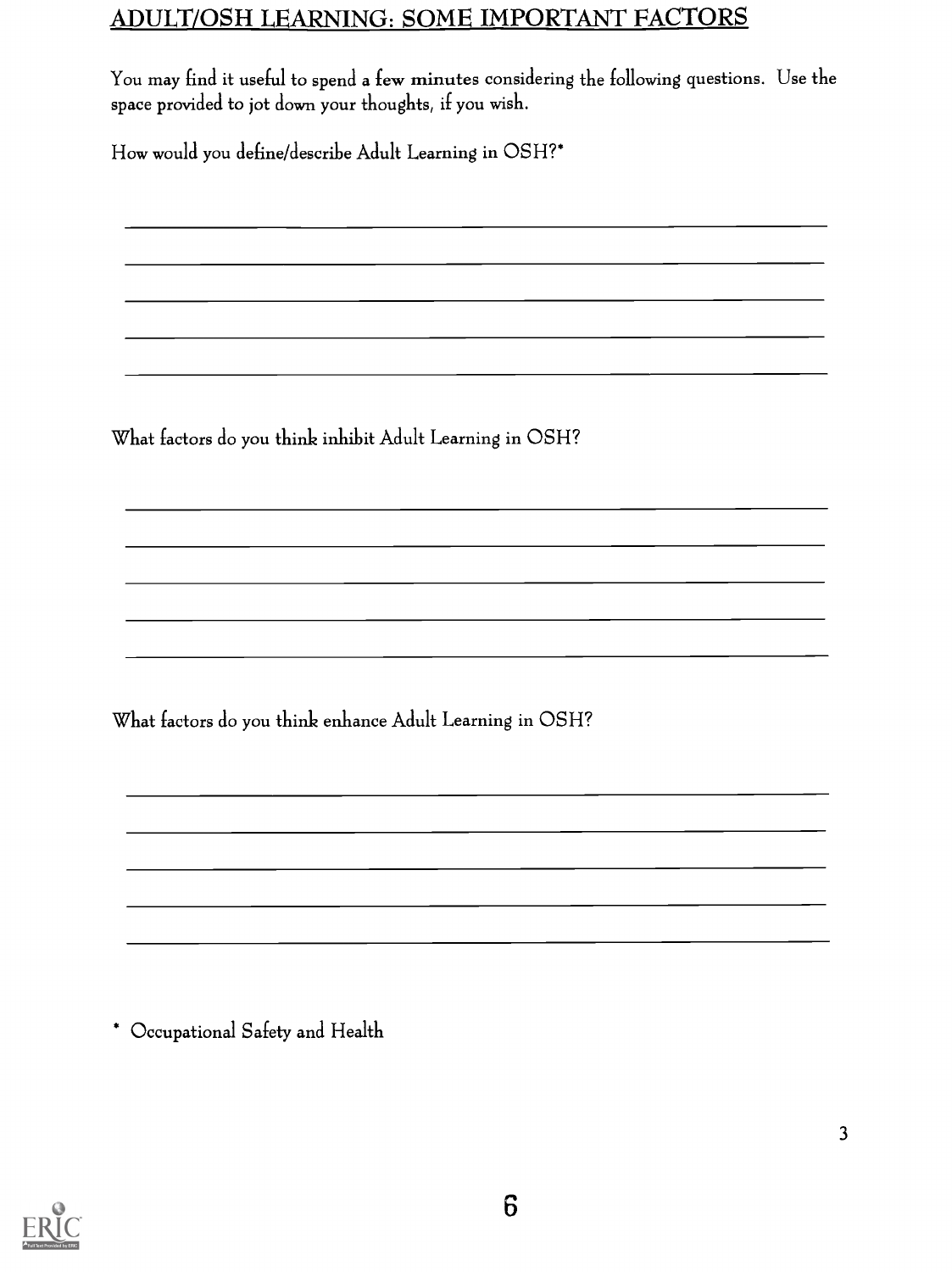Adult Learning in OSH may be:

acquiring knowledge or skill(s) relating to OSH topics

and/or

committing to memory items of law, machine approaches, symbols etc.

and/or

 $\bullet$  a change in human disposition/mindset which is not simply the result of growth and

maturity

and/or

the causing of "old knowledge" to acquire new qualities/implications

and/or

- $\bullet$  following HSA guidelines
- increase in self- confidence /self -talk /problem solving/decision-making

and/or

becoming more open-minded/empalhelic/aware of diversity /accepting of difference

and/or

examining/modifying attitudes/challenging status quo

and/or

 $\bullet$  understanding conceptual frameworks/data sets/relationships between seeming different events

and/or

. . . . . . . . . . . . . . . . .

etc. etc.

Even though we may have used different words, it is likely that we may have referred to change in one form or another. Although education theorists may disagree over how this change occurs, most agree that for learning to take place the learner must change. However, not all learning is intentional/formal/explicit etc., and there are many areas of our lives where we learn something entirely by accident. Learning, may take two forms (at least):

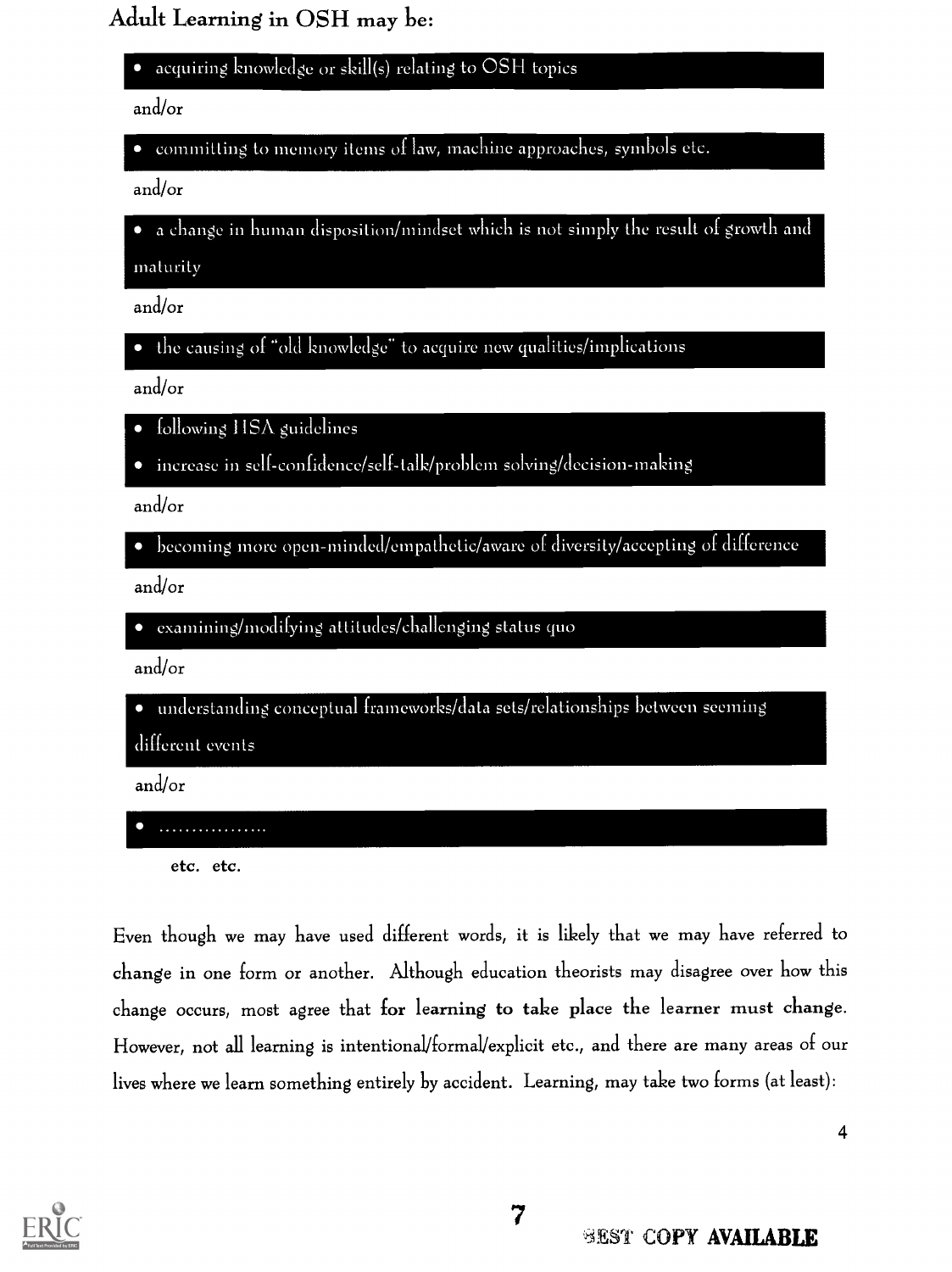- incidental learning
- purposeful learning

There is no doubt that we all learn in different ways, even though the common factor in learning is change. How we learn may be related to:

- our personality, circumstances, attitudes
- experiences;  $\bullet$
- the learning environment;
- our motivation etc.  $\bullet$

However, it can be useful to relate our own learning in OSH to that of adult learners. An awareness of some of the factors in OSH that help or hinder our own learning may help us understand adult/OSH learning of others. The activity that follows may help us to reflect on our own experiences: both individual and organisational. OSH involved at least these two latter dimensions of learning as we will see later.

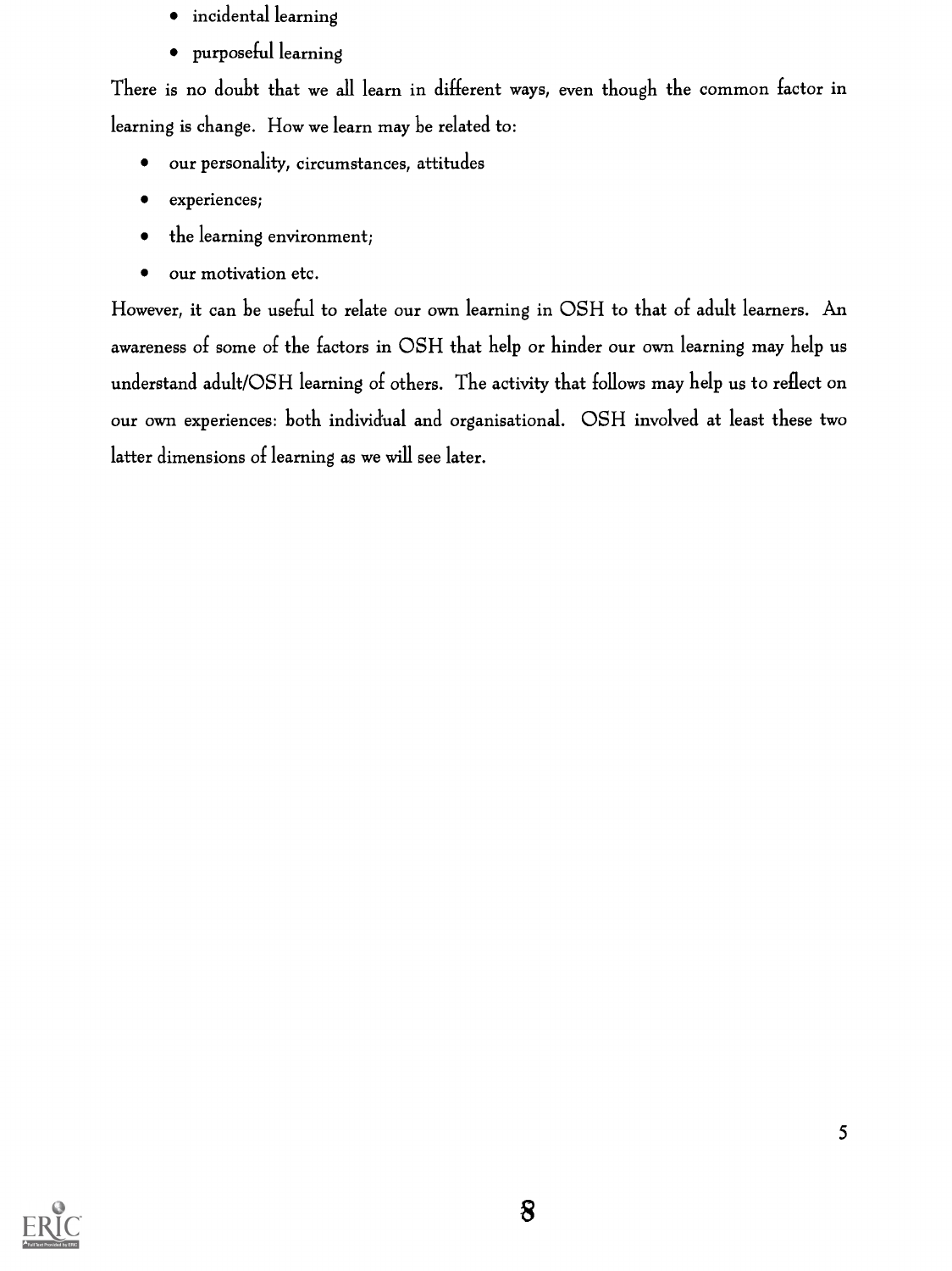1.Why are you attending this seminar?

2. What OSH learning, professional experiences, skills, knowledge, attitudes, etc. do you bring to this learning process?

3.In what ways do you expect to change as a result of the learning process?

Knowledge:

Skills:

Attitudes/Beliefs:

# PLEASE DO NOT PROCEED

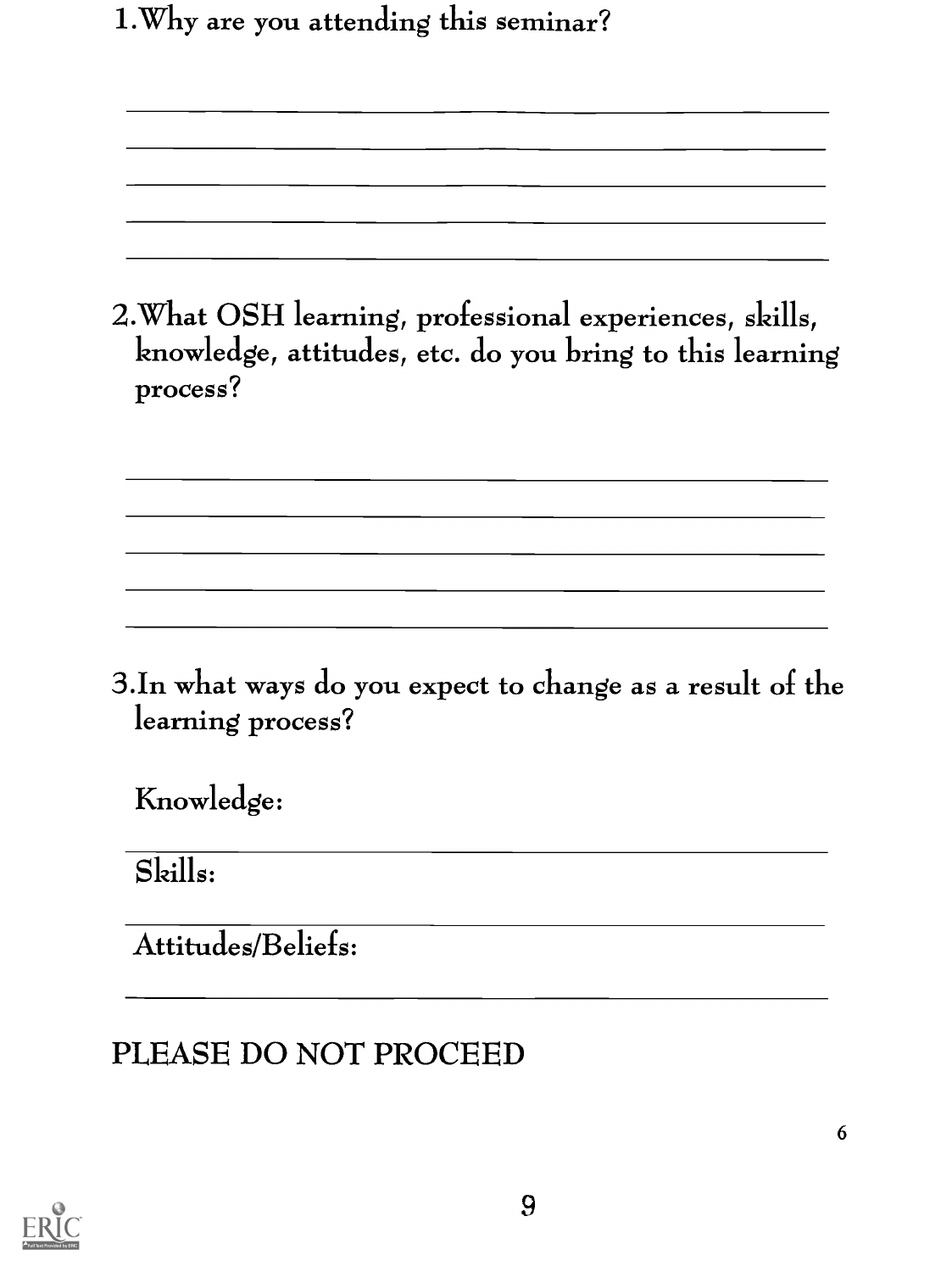4.What were the most important factors in previous (formal) OSH learning? (Please reflect on some previous (formal) learning experience).

| 1                         | 2                                       | 3 | 5<br>4                                           |  |
|---------------------------|-----------------------------------------|---|--------------------------------------------------|--|
| Important                 |                                         |   | Unimportant                                      |  |
|                           | $\bullet$ Your own motivation           |   | • Relevance of programme<br>to work role         |  |
|                           | • Teacher's/facilitators efforts        |   | $\bullet$ Pace of Learning                       |  |
| • Your abilities          |                                         |   | $\bullet$ Participation in Learning              |  |
| • Your application        |                                         |   | $\bullet$ Using your own<br>experiences          |  |
|                           | $\bullet$ In-company learning resources |   | $\bullet$ Interaction with other<br>learners     |  |
| $\bullet$ Your peer group |                                         |   | • Finding out for yourself                       |  |
|                           | • Your interest in OSH topics           |   | $\bullet$ Feeling<br>successful/affirmed         |  |
|                           | • Your time management skills           |   | $\bullet$ Being well organized                   |  |
|                           | • Assessment procedures                 |   | • Realising personal goals                       |  |
| • Your life interest      |                                         |   | • Taking personal<br>responsibility for learning |  |
|                           | • Your self-confidence                  |   | • Working independently                          |  |
| • Support of others       |                                         |   | • Putting theory into<br>practice                |  |
| $\bullet$ Your work roles |                                         |   | • Sharing with others                            |  |
| $\bullet$ Your enthusiasm |                                         |   | • The Climate of Learning                        |  |
| programme design          | • Your personal contribution to         |   | $\bullet$ Your attitude                          |  |
| • Your career plans       |                                         |   | • Presentation of Materials                      |  |
| $\bullet$ Other(s)        |                                         |   | $\bullet$ Workplace emergency                    |  |
|                           |                                         |   |                                                  |  |

 $\overline{7}$ 

BEST COPY AVAILABLE

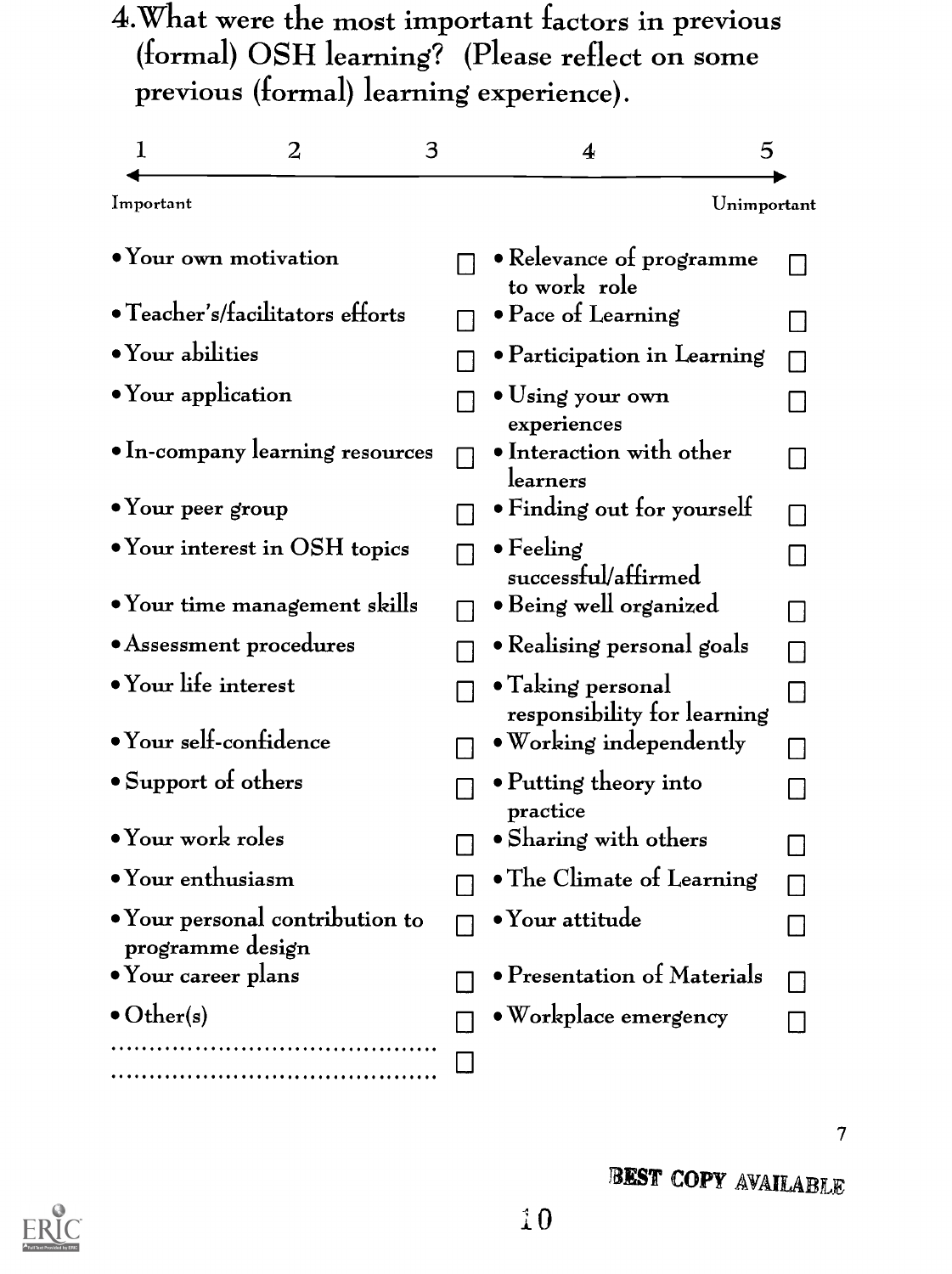# 2. SOME NOVEL PATTERNS/APPROACHES TO OSH LEARNING IN THE WORKPLACE.

In today's increasingly socially responsive, legislation governed, more health conscious society, "high performance organisations", all participants must be prepared for continuous on-the-job growth and development. Given the increased personal, organisational and statutory importance of OSH, the lessons/best practices delineated in research, the increased age, variety of experiences, and diverse lifestyles and cultures of the working population, it is understandable that OSH learning approaches/practices must move beyond the traditional, didactic model of lecturers as purveyors of knowledge and learners as passive recipients. Methods and techniques that

- draw upon workers' previous OSH experiences,
- link OSH knowledge concepts and practices, and
- encourage reflection and
- effect the transfer of OSH knowledge from one situation to another are vital to this learning process.

Here, I propose to outline some (perhaps) novel approaches to OSH learning at work, such as action learning, situated learning and incidental learning. We must strive to be flexible and imaginative in our reflective practitioner roles.

# ACTION LEARNING/OSH LEARNING

Action learning is a systematic process through which individuals learn by doing. It is based on the premise that learning requires action and action requires learning. It engages individuals in just-in-time learning by "providing opportunities for them to develop knowledge and understanding at the appropriate time based on immediate felt needs" (Lewis and Williams 1994, p. 11). Learning itself is the desired outcome of action learning, not problem solving. It is the learning that occurs in the process of finding solutions to problems that constitutes action learning. It is a type of learning that helps individuals respond more effectively to change, learning particularly important in OSH.

Action learning has been adopted in the workplace as a viable approach to OSH education and development and an important element of a training and development strategy in this area (Vince and Martin 1993). It involves the members of an organisation in group situations with the goal of helping each group member learn through the process of finding solutions to their own OSH problems. Through this process:

- learners become more empowered
- increase their self-awareness and
- develop new knowledge, attitudes, behaviors, and skills for making changes and redefining their roles within OSH contexts (Williams 1992).

# **BEST COPY AVAILABLE**

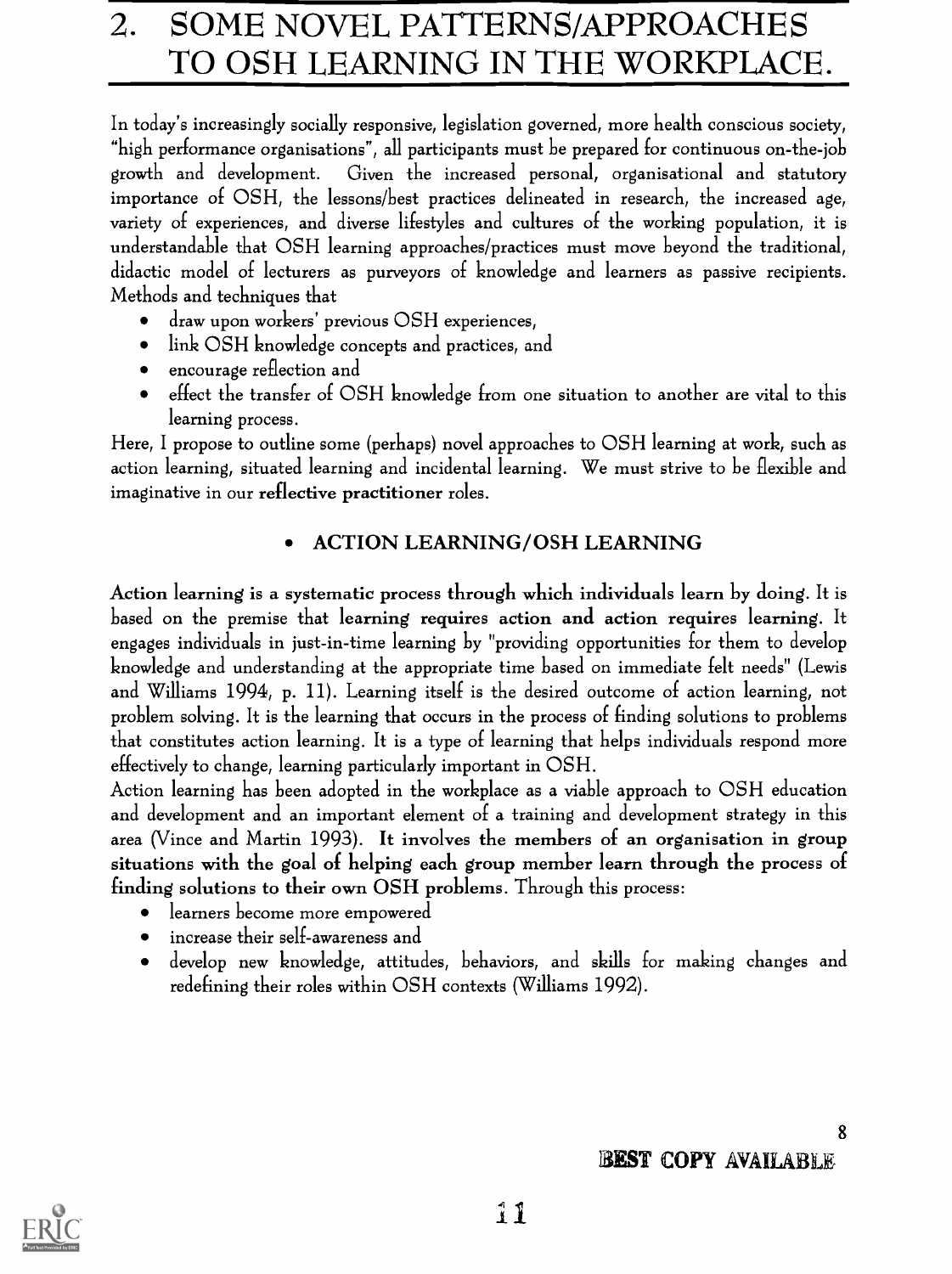The properties of action learning clarify its relevance to workplace learning, especially in terms of OSH (Beaty et al. 1993):

- Learning is based on the solution of real (OSH) problems.  $\bullet$
- Learning occurs with and from others who are also engaged in managing real (OSH) problems and issues at individual/organisational levels.
- Members of the group are responsible for solving their own (OSH) problems, unlike those on a project team or task force.
- Members of the group are concerned with implementing actions,
- Learners move beyond the stages of analysis and recommendation to actual implementation.

#### SITUATED LEARNING

Situated learning is another approach that is receiving attention in the field of adult and workplace learning that has major implications for OSH. In the situated learning approach to OSH, knowledge and skills are taught in contexts that reflect how the learning will be used in real-life situations. This strategy is based on the premise that OSH learning is not independent, but fundamentally situated, being in part a product of the activity, context, and culture in which it is developed (Brown et al. 1988). Orey and Nelson (1994) highlight the importance of situated learning to OSH, when they state that "learning requires more than just thought and action, or a particular physical or social situation, or just receiving a body of factual knowledge; it also requires participation in the actual practices of the OSH culture" (p. 623). Thus, in situated learning, it is the authentic social context in which learning occurs that offers the benefit of increased knowledge and offers the learner the potential for applying that knowledge in new ways and in new situations.

`Cognitive apprenticeship' is one example of situated learning in which learners participate in a community of practice (such as OSH) that is developed through activity and social interaction, in ways similar to that in craft apprenticeships (McLellan 1994). However, "cognitive apprenticeship supports learning in a domain by enabling students to acquire, develop, and use cognitive tools in authentic domain activity" (ibid., p. 5), which means the activities are performed in the context of the work environment.

In the theory of situated learning, "knowledge is viewed as co-produced by the learner and the situation; engagement of the learner in the situation is critical". One writer clarifies/distinguishes learning and cognition in a situation by using the distinction between traveler and tourist as a clarifying metaphor:

 $\frac{1}{1}$ 

"A traveler and a tourist can visit the same city, but experience it very differently. A tourist's goals are typically to see all the sights, learn their names, make and collect stunning pictures, eat the foods, and observe the rituals of the city. A traveler, on the other hand, seeks to

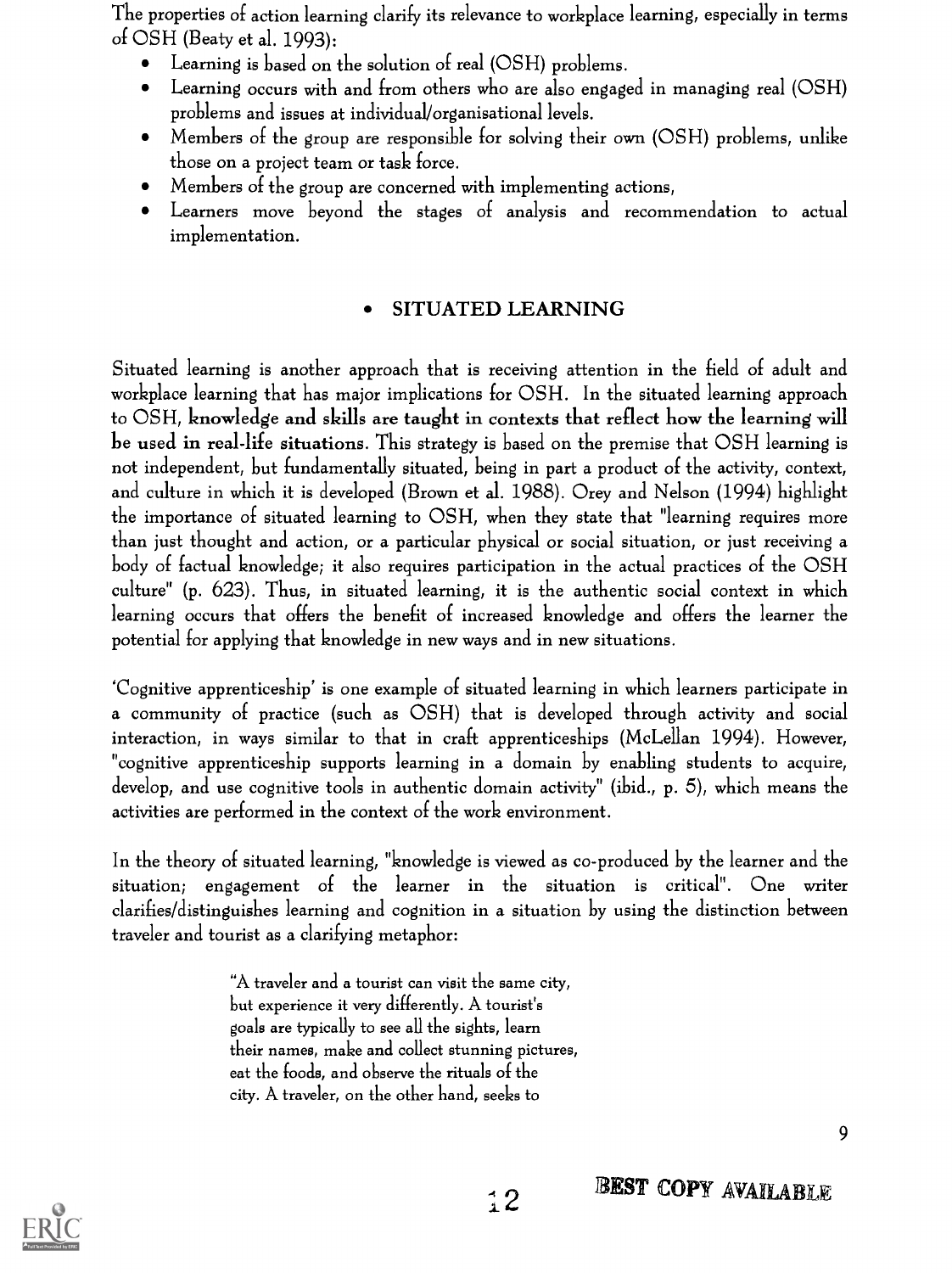understand the city, to know and live briefly among the people, to understand the languages, both verbal and non-verbal, and to participate in the rituals of the city. At the end of equally long visits, the tourist is likely to have seen more monuments, but the traveler is more likely to know how to use the public transportation."

The implications for OSH in our organisations are evident in the personal engagement, the authentic social context of learning and the emphasis on the culture of the environment.

### INCIDENTAL LEARNING

Situated learning, like action learning, stresses that behavior change is more likely to occur as a result of reflection on experience, a key aspect of effective OSH. Incidental learning- another way to "learn at work"--differs in that it involves little or no reflection. Ross-Gordon and Dowling (1995) give the following definition of incidental learning:

> "Incidental learning is defined as a spontaneous action or transaction, the intention of which is task accomplishment, but which serendipitously increases particular knowledge, skills, or understanding. Incidental learning, then, includes such things as learning from mistakes, learning by doing, learning through networking, learning from a series of interpersonal experiments."  $(p.311)$ .

Incidental learning is unintentional and unexamined. It is not based on reflection; thus the learning is embedded in the learner's actions, an area which has major import for effective/enduring OSH learning.

The difficulty in validating incidental learning as an effective OSH learning strategy is that learning is not anticipated, and, therefore, not easily assessed. However, extensive research in the U.S.A. indicate that incidental learning may account for over 60% of work based OSH learning. The primary intent of the activity is to accomplish the task, not to learn. When incidental learning occurs, it is a surprise--a byproduct of other activity. The learner in OSH discovers something while in the process of doing something else. To act upon and pursue that discovery, the learner must pull away from the primary or planned task and examine the discovery clearly before he/she can learn from it. Awareness of opportunities for OSH learning and the value of such learning may be brought to learners' attention by emphasizing the outcomes they might anticipate through incidental learning, which may include:

• Increased competence(s) in OSH

# BEST COPY AVAILABLE

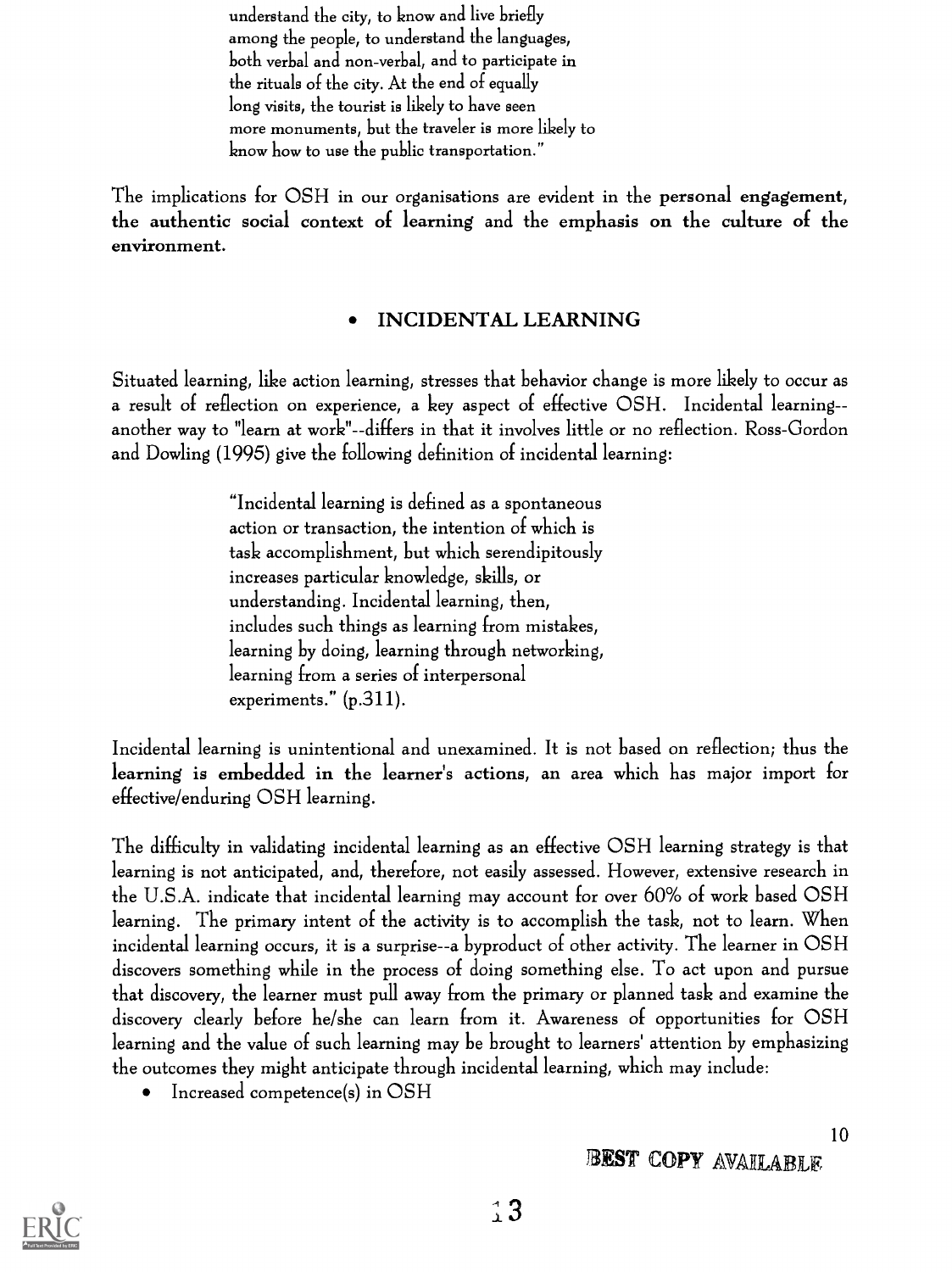- Increased self-knowledge of OSH factors/issues
- Value for lifelong learning
- Improved life skills
- Development of self-confidence
- The learning organisation may eventuate in an OSH continuous learning  $\bullet$ environment.

# COMMON CHARACTERISTICS

These approaches to learning share common qualities and attributes of value in OSH. For example, they all engage learners in experiential learning. The sharp/wide gap between the learner and expert disappears as all individuals may be considered to be expert in some capacity in the OSH community. Additionally, all three ways of learning have a collective dimension. In the workplace, effective OSH learning often takes place in teams, enhanced by communication and collaboration among the individual members and groups and shared across the organisation. "Decisions are often taken and implemented by groups and are affected by explicitly or implicitly shared social norms, social history, social values, and social beliefs" (Watkins and Marsick 1992, p. 294). Because much of the workplace OSH context is social and requires interpersonal interaction, the individual's interpretation of an OSH situation and his/her subsequent actions are subject to a great number of differences. Learning in context - action learning, situated learning, incidental learning - provides the opportunity for workers to clarify their understanding of a situation within the social context and reduce the incidence of misinterpretation or faulty learning.

Conditions that enhance effective OSH learning that are common to the three approaches are as follows:

- 1. Proactivity in which the learner(s) takes charge of, and directs, his/her/their learning. It is similar to the conditions of autonomy and empowerment: dimensions noted in the OSH learning literature as being very important.
- 2. Critical reflection in which learners "identify and make explicit norms, values, and assumptions that are hidden from conscious awareness" and challenge the "way things are done around here". Especially important in identification/change of the prevailing OSH culture/climate at organisational level.
- 3. Creativity which enables people to think beyond their own points of view, to see situations in a variety of different lights, to participate in decision-making and problem solving, to be effective OSH learning, to see work situations as learning experiences.

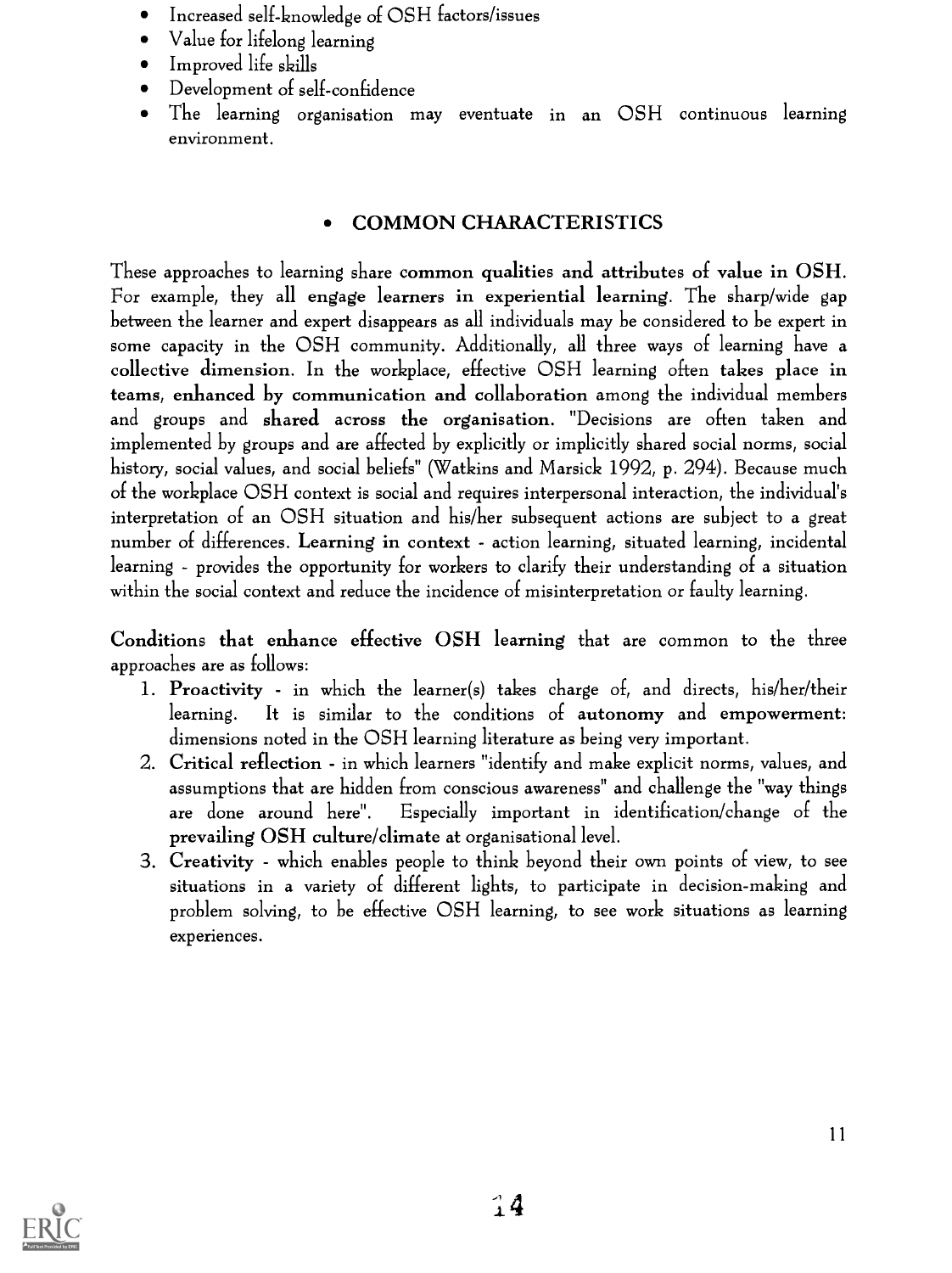#### VALUE OF THE THREE APPROACHES IN OSH LEARNING ORGANISATIONS

Many organisations foster continuous (OSH) learning for continuous improvement, a practice congruent with total quality management. Driven by the increased value of individual/organisational health, statutory standards, need to reduce compensation claims and rapidly changing global markets, OSH conscious organisations are seeking new ways to think, learn, organize, communicate, and work. The relationship between workers and managers is shifting. Workers are required to take more responsibility for their work and OSH and to have skills in critical thinking and problem solving. Managers need to learn the role of facilitator and change their old patterns of directing. New ways of learning that involve experiential activity offer promise to organisations striving to achieve high performance and effective OSH. The concepts and practices of action learning, situated learning, and incidental learning have potential for OSH and the professional self-development of all.

> "Education is what remains when what we have learned has been forgotten."

# TYPES/THRUSTS/LEVELS OF OSH 3. LEARNING/TRAINING PROGRAMMES

An Office Technology Assessment (OTA) report on preventing illness and injury in the workplace drew the distinction between worker learning/training and education programs. This is often blurred and depends on the role that the worker is expected to assume in the process. "The narrower the role, the more the instruction is training; the broader the role, the more the instruction is education (OTA, 1995, p. 189).

A meta-analysis of over 40 major OSH learning/training/education programs conducted by business firms, trade associations, unions, hospitals and universities, and coalitions of OSH groups suggested four types of programs viz., fundamental, recognition, problem-solving and empowerment programs.

Fundamental Programs: These programs involve instruction in prevention of work-related injury and illness through proper use and maintenance of tools, equipment, materials; knowledge of emergency procedures; personal hygiene measures; needs for medical monitoring; and us of personal protective equipment for non-routine operations or as an interim safeguard until engineering controls can be implemented etc.



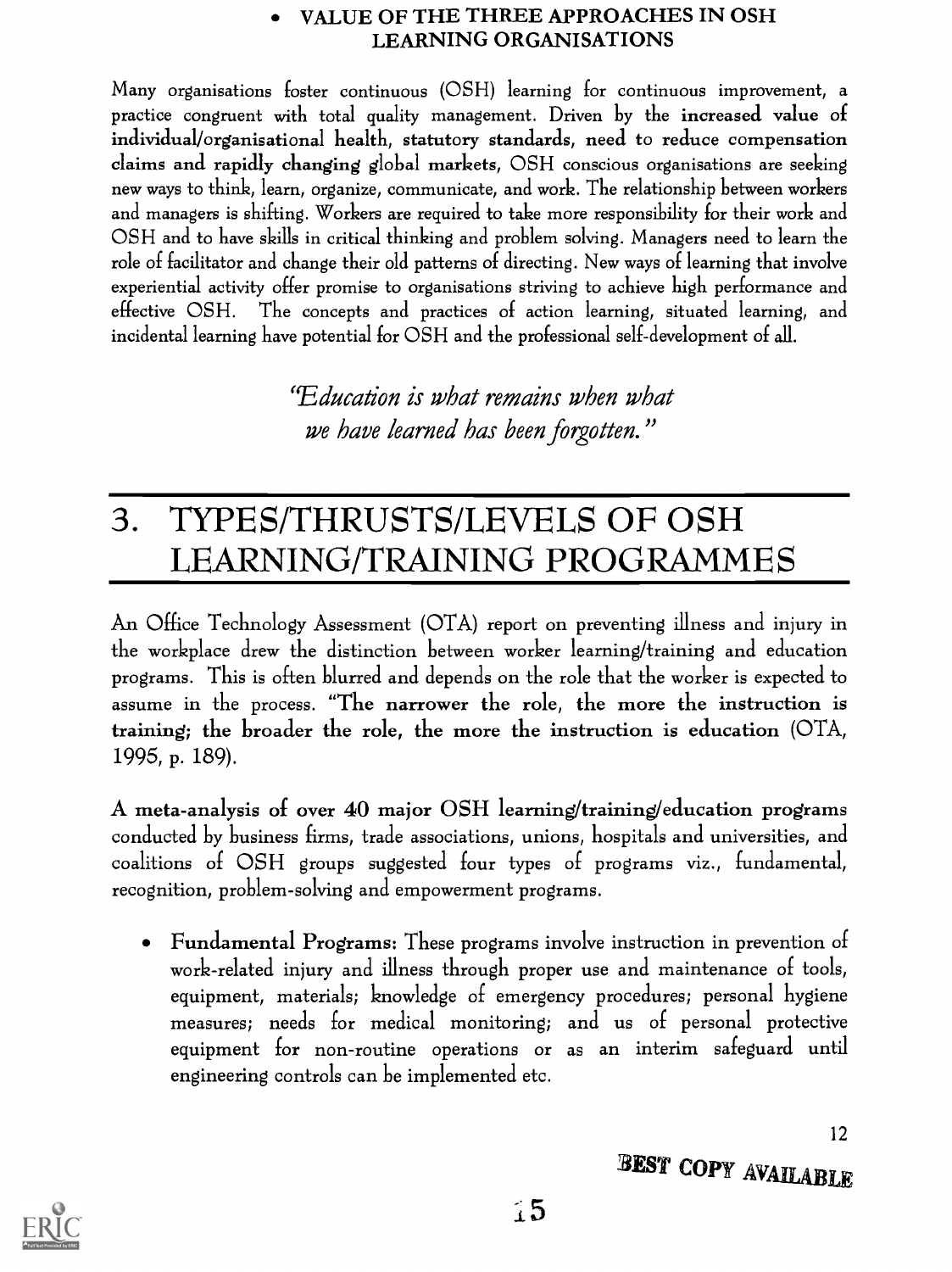Training interventions having these objectives permeate the OSH learning/training literature.

- Recognition Programs: These programs include instruction emphasizing awareness of workplace hazards; knowledge of methods of hazard elimination or control; understanding right-to-know laws and ways for collecting information on workplace hazards; recognizing symptoms of toxic exposures; and observing and reporting hazards or potential hazards to appropriate bodies. Learning training activities of this type are spurred largely by statutory standards/guidelines.
- Problem-Solving Programs: Instruction is aimed at giving participants the information and skills enabling them to participate in hazard recognition and control activities; to help identify/solve problems through teamwork, to use union and management means, and to exercise rights to have outside agencies investigate workplace hazards when warranted. Inviting worker input in company planning or in design of new operations or processes is recognized as a viable means for improving productivity, quality of products, and worker motivation. Extending this approach to hazard control seems reasonable especially since workers, owing to their everyday job work experience, possess an intimate knowledge of the hazards connected with their jobs and could be a rich source for corrective ideas.
- Empowerment Programs: These programs provide instruction to build and broaden worker skills in hazard recognition and problem-solving skills much like that noted above. Emphasis, however, is on worker activism with the goal of ensuring their rights to an illness-and-injury-free workplace (Wallerstein  $\&$  Baker, 1994). Hence, the program aims at enabling workers to effect necessary control measures through educating co-workers and supervisors, and through use of committee processes or in health/safety contract negotiations. This approach is in accord with the current "Total Quality Management" philosophy – having rank-and-file workers, along with their supervisors, share greater roles in and be more accountable for addressing workplace hazard control needs [see research article by Shepherd et al., 2001).

The above types of training suggest a progression/continuum from a workforce learning basic forms of protection to known hazards, through instruction aimed at enhancing their awareness of potential problems and problem-solving skills, and then learning how to make it all happen in their workplaces. Although treated separately, any given training program may contain certain elements of these approaches in varying degrees. However, all programmes/approaches to learning/education training in OSH share/contain some common features.

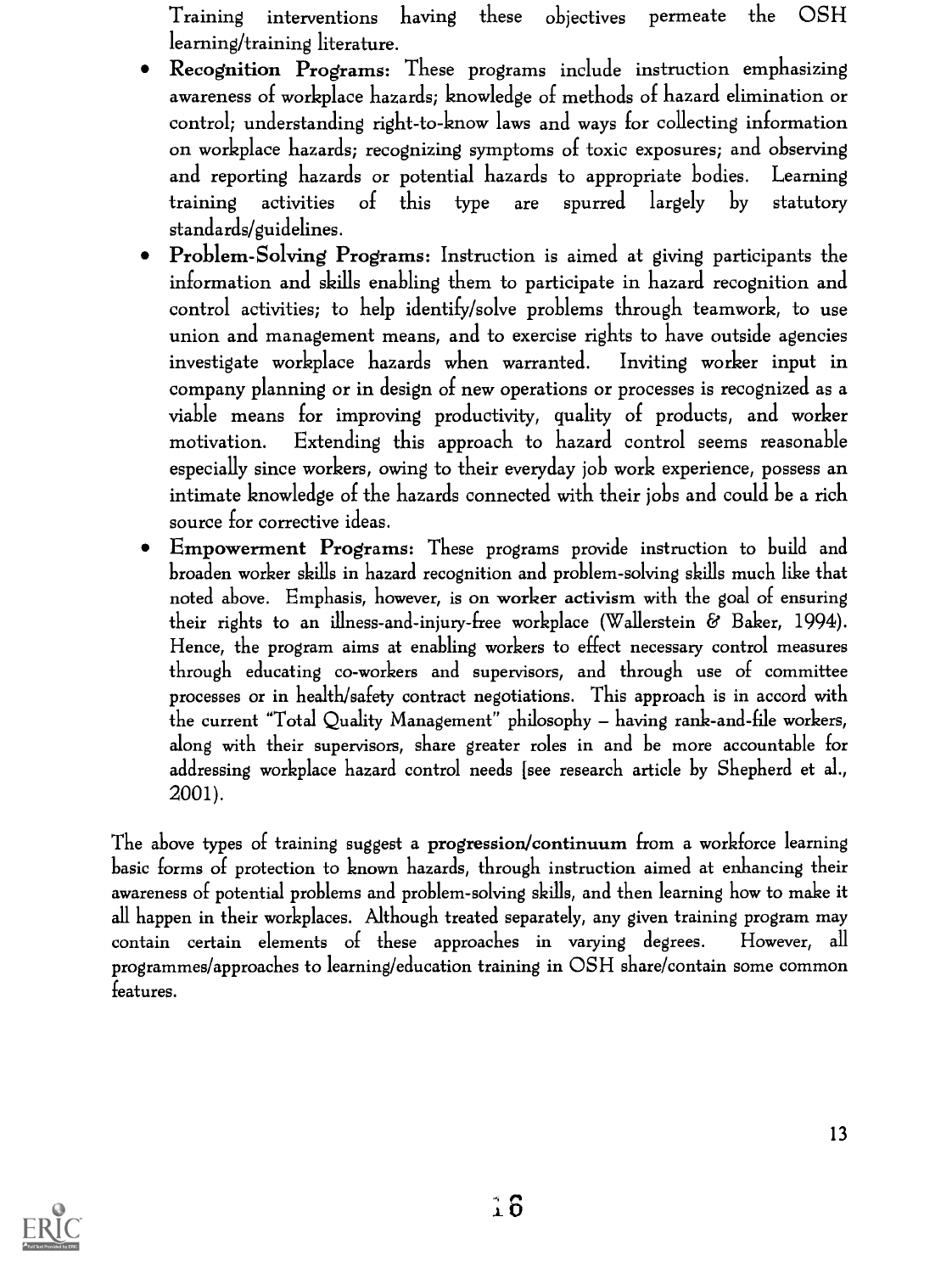# 4. SOME CRITICAL ASPECTS OF OSH LEARNING/TRAINING IN THE WORKPLACE.

Interestingly, in adult/OSH learning knowledge or skills acquired may not always result in improved performance in actual work situations. This may indicate:

- 1) lack of suitable motivation,
- 2) training content may not fit job demands (i.e., a problem in defining suitable training objectives, or
- 3) dissimilarity or conflicts between the instruction/practice in training conditions when compared to actual job conditions (i.e., a problem in transfer of training).

Different authoritative reviews of the general learning/training literature (Campbell (1988), Tannenbaum & Yukl (1992)), and OSH training in particular, emphasize the importance of certain elements as critical to an effective program of learning. A major study identified the following elements as critical in OSH learning and training.

# a. Needs Assessment

Learning/training goals presuppose:

- consistency with organisational goals (congruency),
- the presence of jobs designed to yield performance outputs that meet the organisation's goals, and
- performance levels dependent on knowledge of the job tasks, skill, attentiveness to the work or factors where training can make a difference.

On the last point, expecting OSH learning/training to solve problems related to internal personal/organisational conflicts or to overcome deficiencies in equipment or work methods may be unrealistic. Job analyses determine which of the relevant performance factors comprise the highest priority learning/training needs either now or in the future. The process includes defining the tasks involved, their order of importance (in terms of frequency, criticality, complexity), and details of the steps necessary to accomplish them. Needs assessment in OSH may be linked/should reflect the organisations institutional policy/commitment to OSH.

# b. Establishing Learning/Training Objectives

Needs assessment provides the information to establish the objectives of the learning/training program. These are stated as observable behaviors expected of the trainee after the instruction, and they may acknowledge the conditions under which they should be performed and the required level of proficiency.

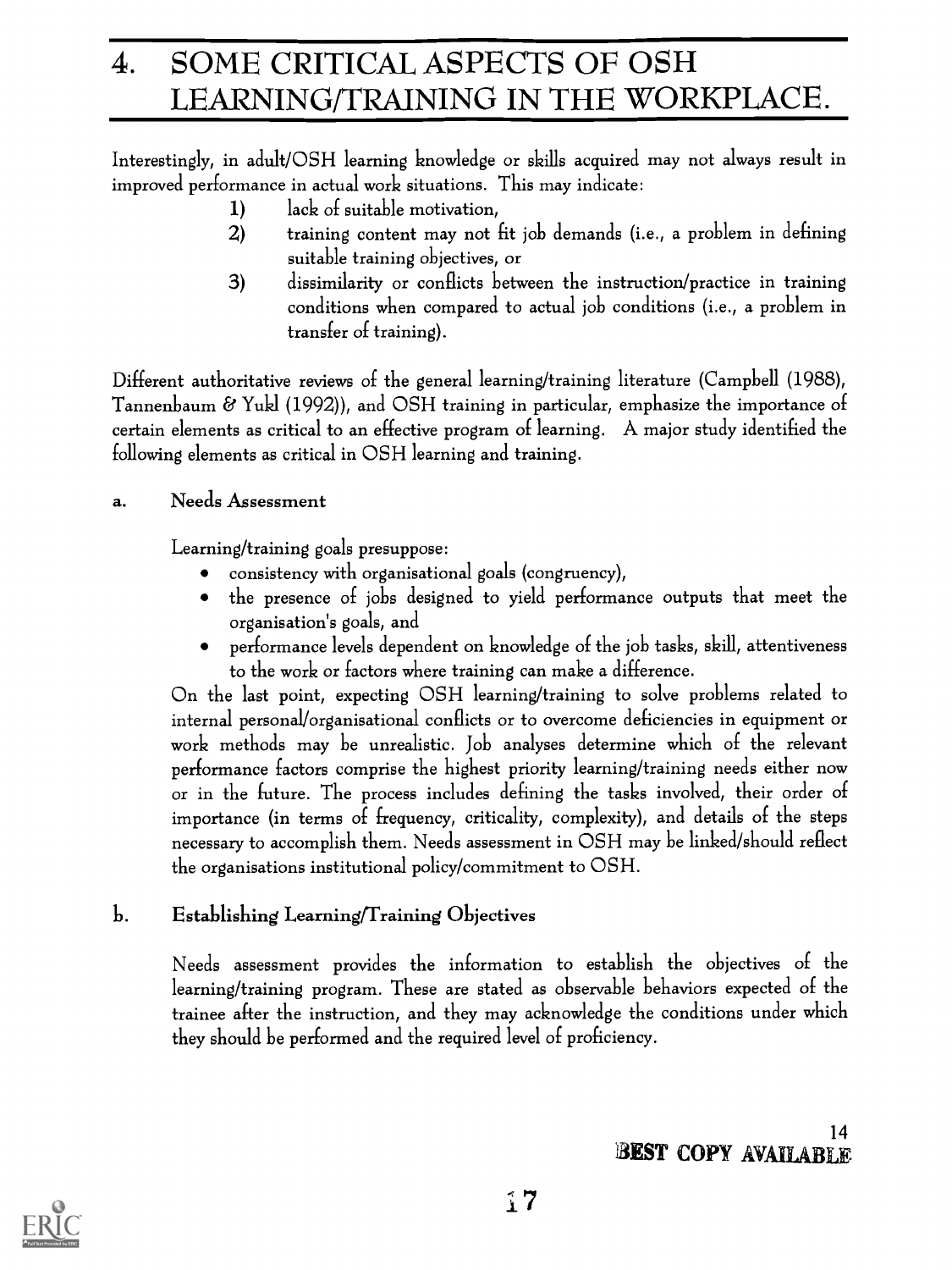#### c. Specifying Learning/Training Content and Media

Content represents the knowledge or skill that the trainee must master to be able to meet the behavioral objectives. The judgement of those who know the job role demands is the most common approach to specifying training contents. Other approaches may be the products of problem-solving exercises, or be based on mistakes people make in using a skill such as to design corrective learning measures. Evidence that one teaching method such as lectures, televised instruction, computer-aided instruction, or interactive video methods is superior to another is not that clear (Kearsley, 1991). Much depends on the specific training needs, makeup of trainee group and other factors. Why or how a particular method facilitates learning and how it can be made more effective are issues requiring further study, especially in the Irish context of OSH.

# d. Accounting for Individual Differences

According to the general literature, effective learning/training should take account of the characteristics or attributes of the learners/trainees. Aside from differences in aptitude, literacy, or pretraining skill levels, how they view the training program in terms of improving their job performance or self-efficacy may dictate variable approaches. The kind and level of learning/training for new job applicants versus longterm or older workers reassigned to the same tasks also has to be addressed.

# e. Specifying Learning Conditions

In general, instructional events comprising the learning/training method should not inhibit, conflict with, or be unrelated to the processes that lead to mastery. If the learning is to develop capabilities in problem-solving techniques, the instructional approach should stress thinking/reasoning approaches not rote memorization. Learning/training methods should require the learner to use the training content in active or productive ways, e.g., restating or applying principles rather than just recalling them, or adapting the information to new situations rather than mere repetition in the same one. The current literature suggests that using learning events that require productive behavior or that provide appropriate feedback (positive/accurate/credible) and opportunities for practice under conditions that promote transfer to the actual job are ideal. These areas are important to relapse prevention strategies in the workplace.

# f. Evaluating Training

According to some writers, training evaluations in the general literature can take four forms which are viewed as a series of steps or levels. They are:

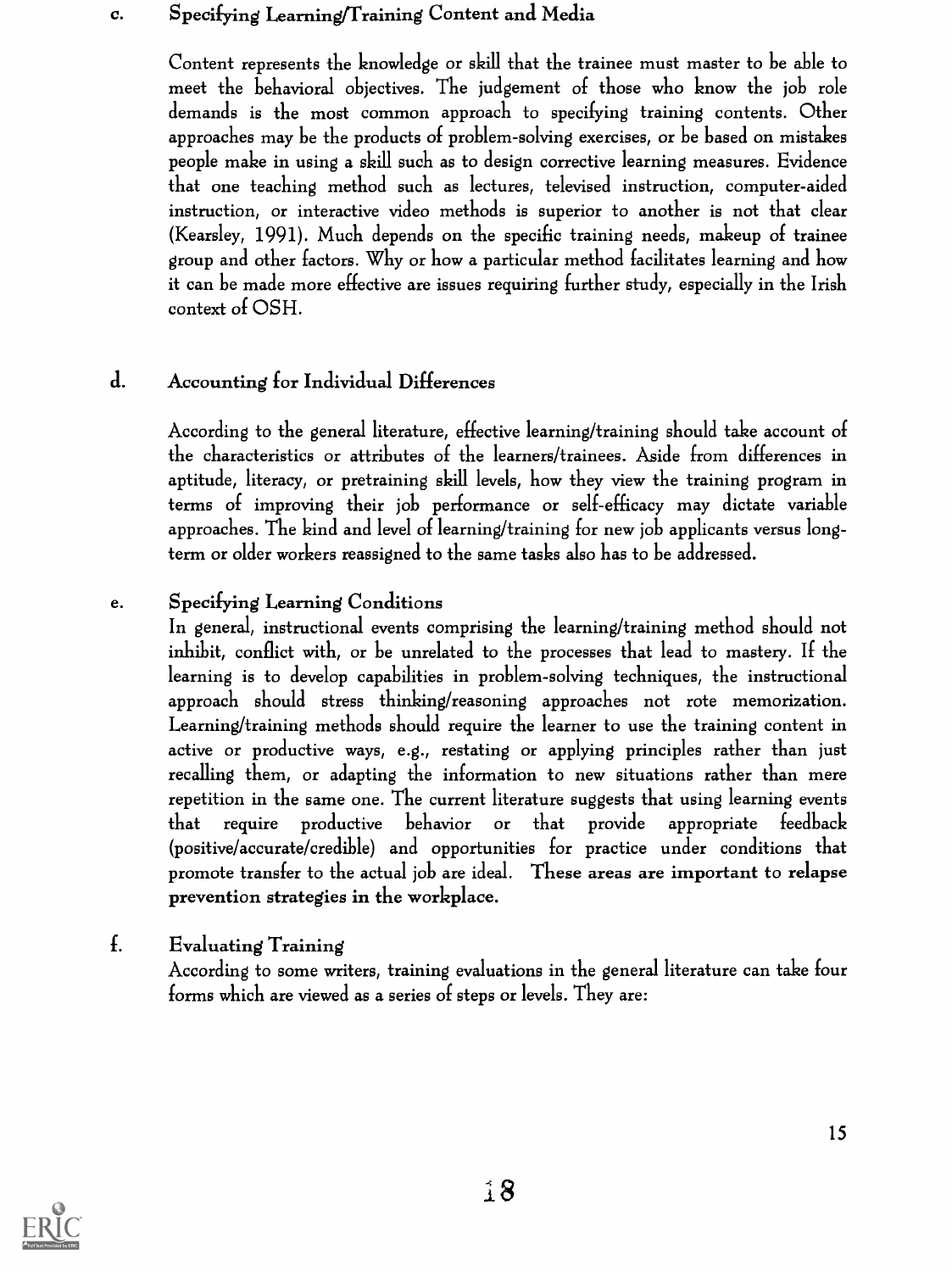Step 1: Reaction - How did the trainees like the program? Typically this is done through evaluation sheets completed at the end of the training. Typical items inquire as to whether the material was well organized, relevant to the trainees needs, made interesting through the instructor's manner of presentation or use of visual aids, demonstrations, etc.

Step 2: Knowledge Gain (or Skills Acquired - What principles, facts and techniques were learned? Knowledge of facts and principles is usually evaluated via pre/post paper-and-pencil tests or quizzes. Assessment of skills may be done through performance tests before and after training. An untrained or control group can be similarly tested to indicate any differences resulting from just the test-retest experience

Step 3: Behavior Change - What changes in behavior occurred as a result of the program? For this purpose, reports by the trainees themselves (selfappraisals) of their on-the-job performance, or observations by their peers, supervisors, instructors can be used. A time interval between the end of training and the observations may be necessary to allow for the training to be put into practice. Post-training measures taken at different time points are also suggested to determine if the training effect is sustained or needs refreshment. Again similar observations for a control group are recommended to acknowledge any effects from repeated testing. These control data also provide an added reference for gauging the significance of the apparent behavior changes in the training group.

Step 4: Results - What were the tangible results of the program in terms of its objectives or goals for the organisation? Did it result in reduced injuries or illness, lower medical costs, improved productivity? Extra- or post-training factors can affect these types of outcomes, and it is not always possible to design evaluations that can isolate the specific training contribution. Undertaking evaluations where these "extra-training factors" are held constant during the pre-and post stages of the training assessment or can be segregated as to their influence through use of suitable control groups are ideal. Needless to say, training impacts at the organisation level can require an extended time line especially in using injury/illness outcomes owing to their infrequency.

Criteria for rating learning/training effects are the focus of much discussion in the literature on OSH learning.

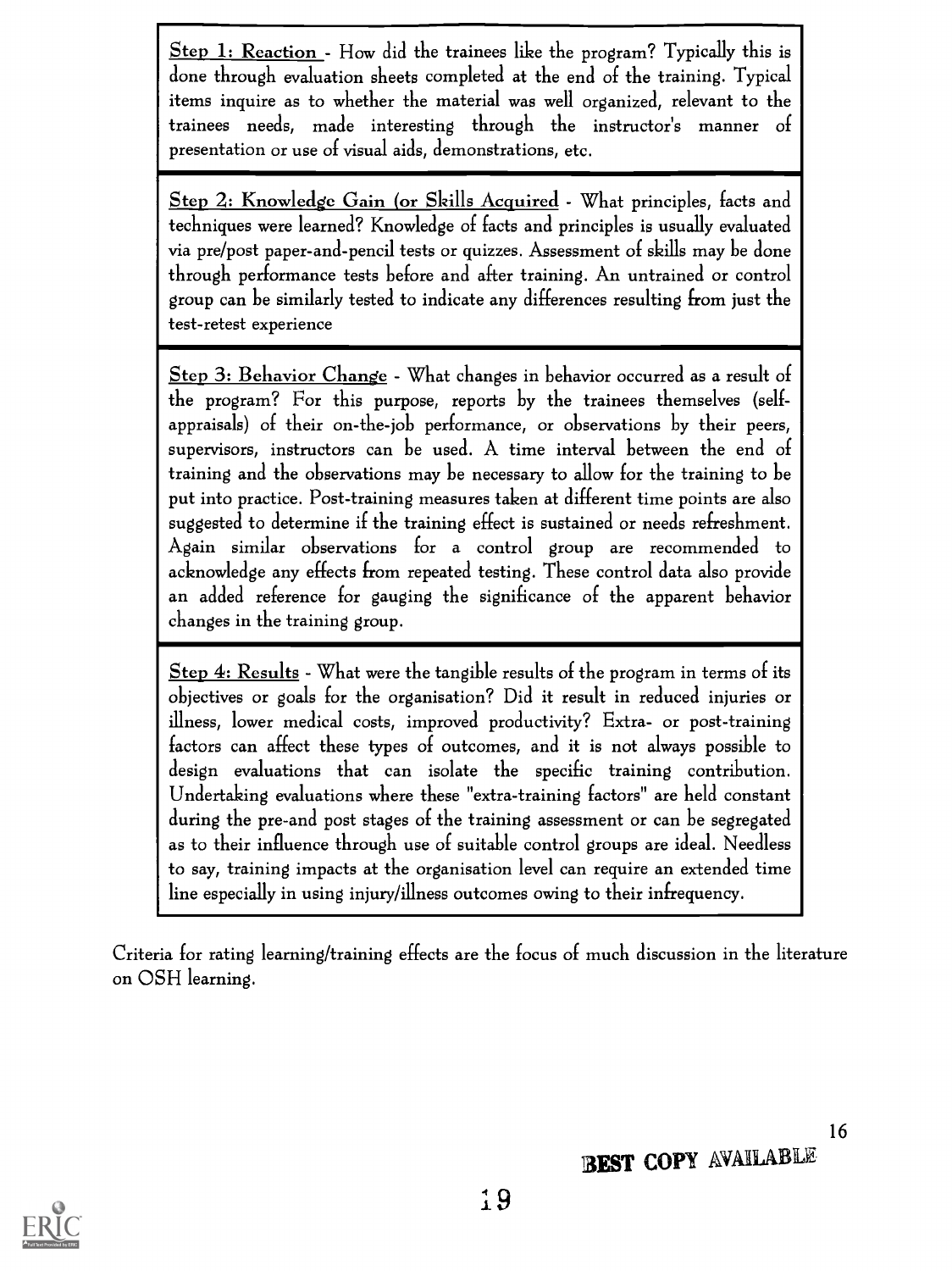### g. Revising the Training

The evaluation of training as noted by Goldstein and Buxton (1982) offers information as to whether the instruction has had its intended effect on the measures set out for that purpose. Seldom do the data indicate a program was a complete success or a failure, given multiple criteria for gauging the results. Rather, the data may indicate better understanding, retention or application of some course material as compared with others. Gaps or variations in knowledge or competencies resulting from the training may reflect needs to consider more training time, alternative instructional techniques, or more capable instructors. This feedback dimension of the learning paradigm in OSH is an important aspect of formative evaluation.

The Occupational Safety and Health Administration (USA) (1995) voluntary training guidelines follow a similar model whose elements reiterate most of those outlined above. These include:

### 1. Determining If Training Is Needed

Are the needs for hazard control more readily solvable by learning/training, i.e., increased knowledge of a work process or adoption of safe work practices as opposed to engineering or physical control alternatives?

# 2. Identifying Training Needs

Job hazard analyses plus examinations of company health/safety records and worker perceptions of job risks are suggested as means for identifying what learning/training is needed and where improvements can be made in hazard control. Obviously, reference to applicable statutory standards will also shape the training content.

# 3. Identifying Goals and Objectives

The OSHA guidelines call for identifying what the instruction is intended to achieve and defining evidence for it being met in explicit, observable terms. OSHA indicates that a specific objective (e.g., "An employee will be able to describe how a respirator works, how to ensure an effective fitting, and when it should be used" ) is preferable to a vague goal (e.g., "The employee will understand the use of a respirator")( $Pg. 5$ , OSHA, 1992).

### 4. Developing Learning Activities

The OSHA guidelines suggest learning activities be aimed at well-defined objectives and in substance take account of mental and/or physical skill factors as may be required to meet specified needs. The actual content or coverage of topics may be dictated by OSHA regulations. Instruction that employs task sequences and situations to simulate the actual job conditions are suggested to ensure the transfer of

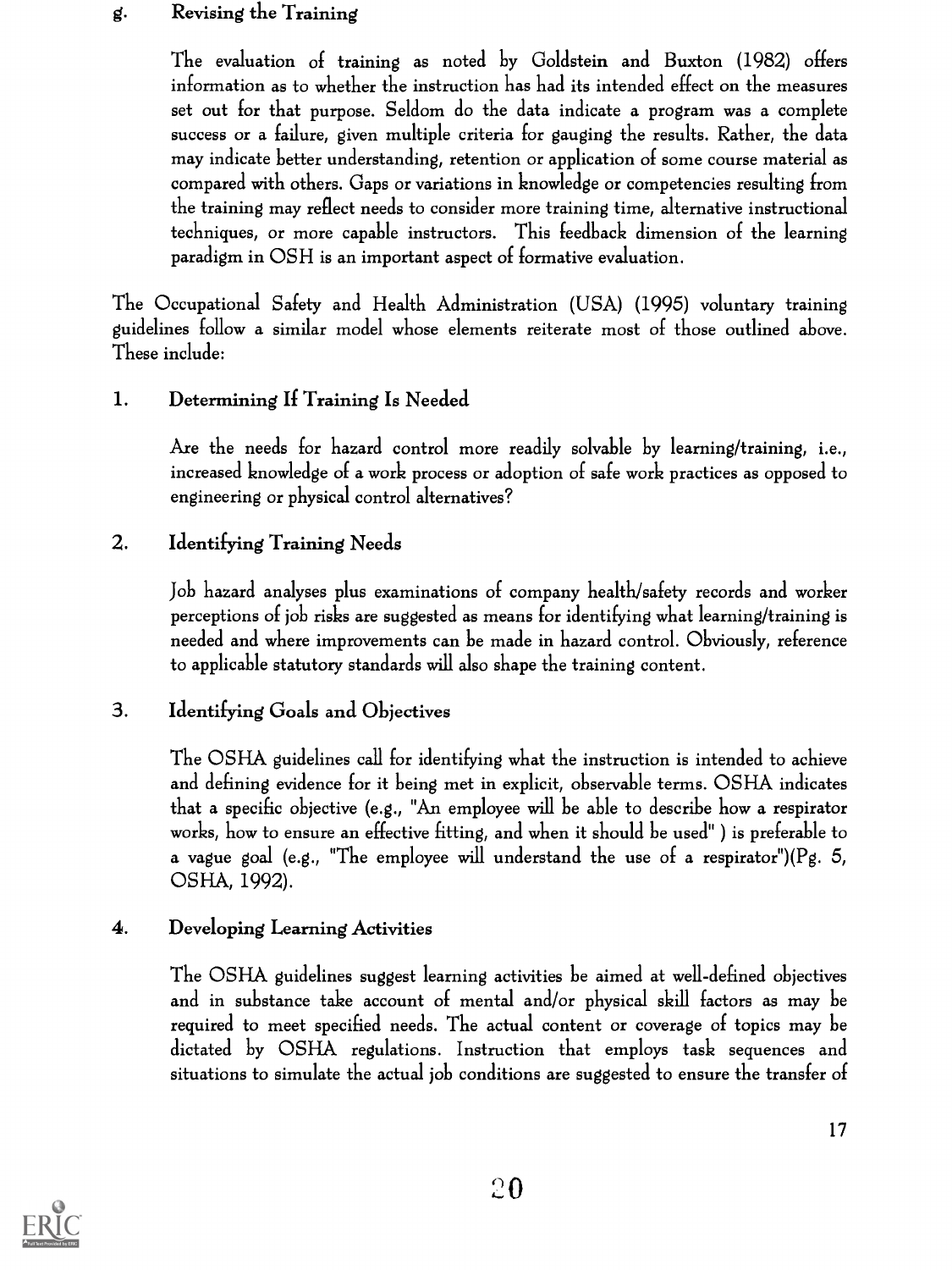this training to the work situation. Like the general learning/training literature, the OSHA guidelines acknowledge that training materials and techniques can vary; the important point is that the activities allow the employees to demonstrate that they have acquired the desired knowledge.

### 5. Conducting the Training

This OSHA guideline, like the one in the general learning/training literature, stresses the need for an instructional format that invites worker inputs into the training process, and provides for hands-on experiences and exercises promoting active learning. It also makes reference to other means of motivating and maintaining worker interest. Relating the training to their current skill levels and experiences and emphasizing the benefits (increased worker knowledge and skills, more marketable attributes as an employee who is informed and safety conscious) are among the ideas offered.

### 6. Evaluating Program Effectiveness

Each program should determine whether the learning /training has accomplished its goal. Trainee opinions, supervisor observations and workplace improvements resulting in reduced injury or illness are among the means recognized for this purpose. As already mentioned, incidents of illness/injuries for rating the impact of OS&H training programs or other intervention activities are such rare events that surrogate measures may be needed. Frequencies of "near miss" incidents, evidence of reduced exposure levels to a hazard, measures of compliance with safe work practices offer possibilities. Also, reduced injury and disease as outcomes of training would have to account for other factors as well. (See Figure 1).

### 7. Improving the Program

If the evaluation proved that the training was deficient, efforts to revise aspects of the training or to offer periodic retraining may be in order. Repeating the steps in the training model may help determine where course revision is needed.

The OSHA voluntary training guidelines also contain suggestions for identifying those workers who may be at higher levels of risk and thus have the greatest need for training. Occupations posing known exposure hazards or otherwise shown to be associated with excess injury/illness are one determinant. The age and job service of the worker group in question can be another. (Young, new workers show a disproportionate number of injuries and illnesses.) Still another may be the size of the establishment. (Though the pattern may vary with industry, medium size companies (50 to 249 workers) tend to have higher incident rates than the rates for smaller or larger firms.

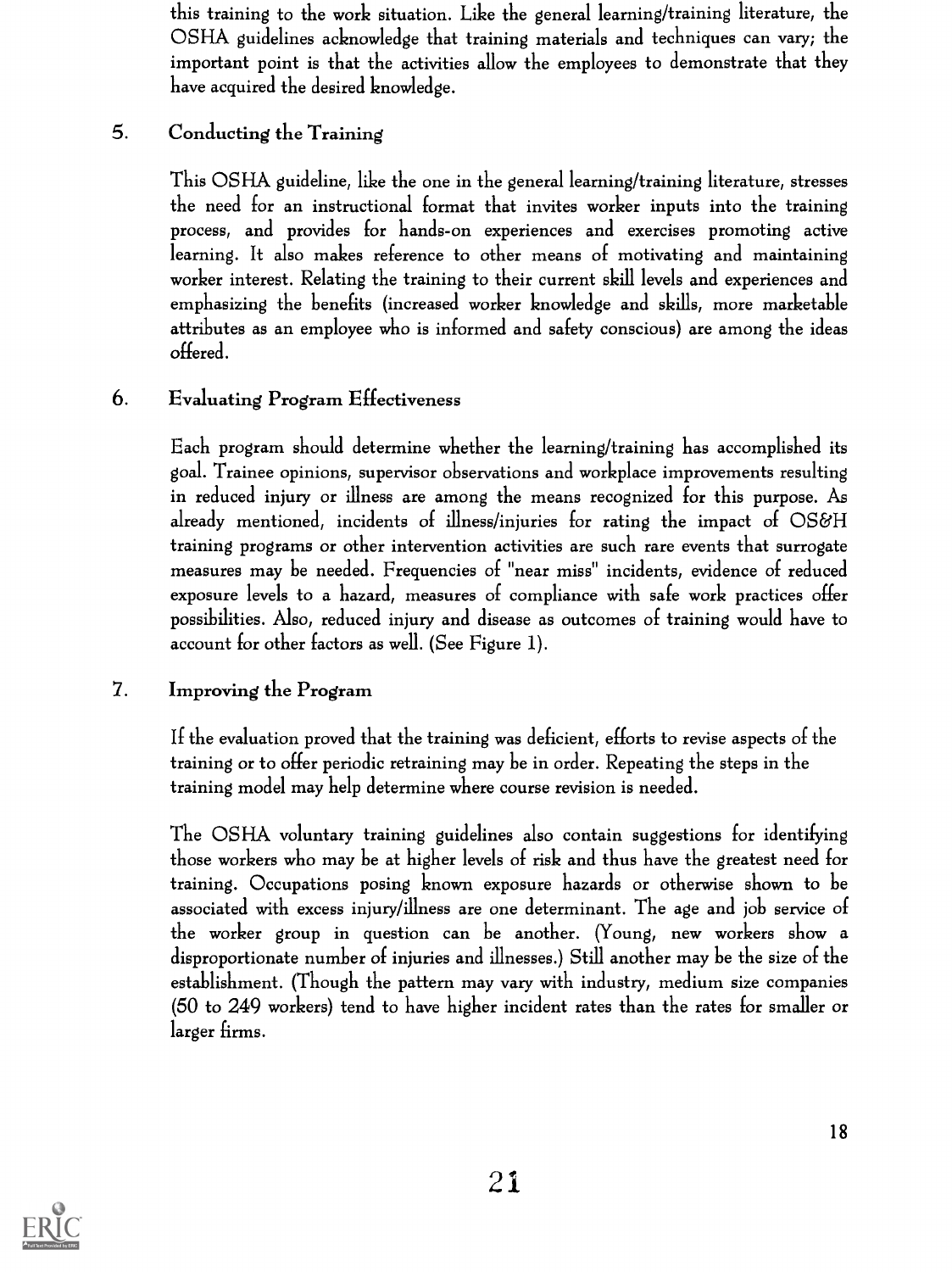# 5. SOME LESSONS/CONCLUSIONS

In the process of research and reflection for the presentation delivered today a number of salient issues/approaches/themes/factors seem to have importance in effective/enduring OSH learning at individual and organisational levels. These include:

- Targeting of a wide range of workplace physical and psychosocial factors, as well as  $\bullet$ individual variables in the organisation. The research showed clearly (Marmot et al. 1997) that elements such as lack of job control was an important factor in relation to health outcomes. Research from Sweden in relation to low-back injury, Canada in relation lost-time injury rates and others indicated that a truly comprehensive workplace OSH learning programme must adopt a very broad approach.
- Collaboration among all workplace OSH stakeholders, especially between health and safety specialists and organisational operations (professional/voluntary etc.) and human resource management, training and development contributors, union participants etc., and extending across all organisational levels is vitally important. This element assumes an extensive network of communication opportunities/receptive and productive skills/and high trust in organisational and individual terms.
- An ongoing evaluation, in developmental/formative/summative terms, of the impact of health programmes/initiatives and other workplace change factors/developments on all participants' health.
- Design/development/promotion of a corporate culture/climate that includes  $\bullet$ accountability/responsibility for all employees' health. An understanding that attitudes and behaviours at individual and organisational levels are most important in the promotion of the above safety culture and that organisational developments for example, Total Quality Management, are of enormous value in culture clarification and the achievement of effective OSH safety and health goals.
- An acceptance that HSA standard setting regulations/compliance-driven  $\bullet$ initiatives are only part effective as a response to reducing injuries and/or OSH illnesses and/or health promotion in the workplace and need to be seen as part of a partnership process in this area.
- Learning/training & development/education programmes/developments/initiatives  $\bullet$ in the OSH area must recognize the broad set of opportunities that occur at every level of the organisation, in formal and informal settings, and at every level so as to ensure that OSH becomes part of a continuous learning organisational response. Ultimately, learning initiatives delivered out of context, and intended as <br>"number crunching" responses may not have the desired long-term effect in this area. A professional approach to learning design/programme delivery/evaluation process/central location in the organisational culture etc. appears to be best practice in this area in other organisations and jurisdictions.



**BEST COPY AVAILABLE**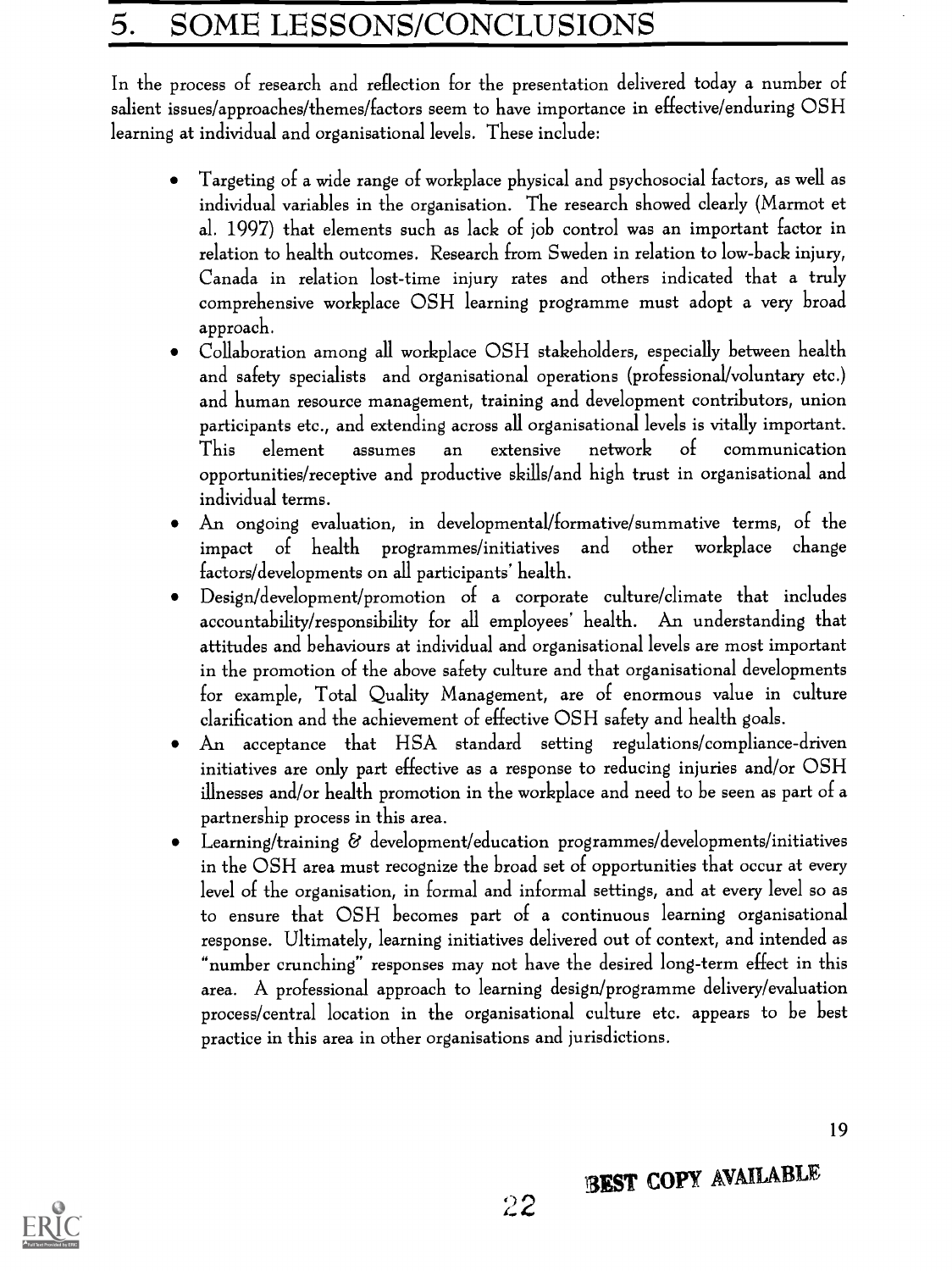- A holistic approach to the OSH area is the path to follow which integrates and  $\bullet$ delivers a coherent , organisation-wide response, mindful of the all the parties, stakeholders, learning opportunities, etc.
- The acceptance/understanding/integration of an effective change management  $\bullet$ process in the organisation may be of value in the status of OSH.
- A learning climate which values and includes approaches and processes such as  $\bullet$ inclusivity in programme design, negotiated learning frameworks, linking learning to personal responsibility, emphasizing positive self-talk/self-efficacy at individual/unit/organisational level etc. should be part of the individual/social contract of learning in OSH.

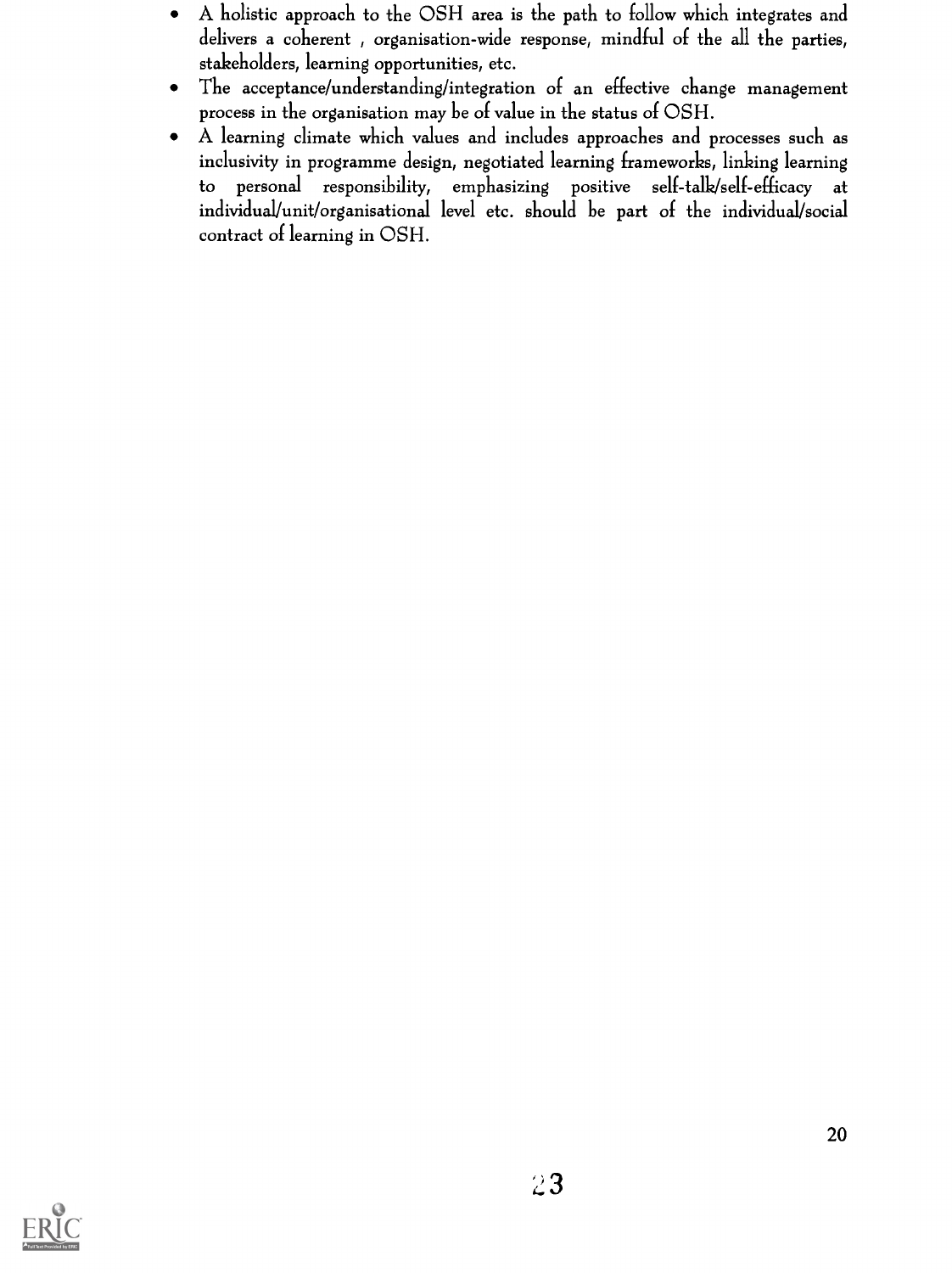### REFERENCES

- 1. Applebaum, S. and Herbert, D. (1999). "Empowerment: Power, Culture and Leadership", in Journal of Workplace Learning; 11(7) :233-254.
- 2. Beaty, L., Bourner, T. and Frost, P. (1993). "Action Learning: Reflections on Becoming a Set Member". Management Education and Development; 24 (4); 350-367.
- 3. Brown, J.S. et al. (1988). Situated Cognition and the Culture of Learning. Technical Report. Palo Alto, CA, Palo Alto Research Center.
- 4. Campbell, J. (1988). Training Design and Performance Improvement. Jossey-Bass, San Francisco.
- 5. Cooper, M. (2000). "Towards a Model of Safety Culture", in Safety Science; 36:111-136.
- 6. Goldstein, I. And Buxton, C. (1989) Training and Human Performance, Fleischman and Erlbaum, Hillsdale, NJ.
- 7. Lewis, L.H. and Williams, C.K. (1994). "Experiential Learning: Past and Present". New Directions for Adult and Continuing Education; 6:5-16.
- 8. Marmot, M.G. et al. (1997). "Contribution of job control and other risk factors to social variations in coronary heart disease incidence" in Lancet; 350: 235-239.
- 9. McLellan, H. (1994). "Situated Learning: Continuing the Conversation". Educational Technology; 34(8):7-8.
- 10. Mukkerjee, S. and Overmann, L. (2001). Evaluation of Training: Worker Safety and Health in the Workplace. 1-17, www. wetp.org.
- 11. Orey, M.A. and Nelson, W.A. (1994). "Situated Learning and the Limits of Applying the Results of these data to the Theories of Cognitive Apprenticeships", in Proceedings of the Selected Research and Development Presentations at the 1994 National Convention of the Association for Educational Communications and Technology, edited by M.R. Simonson et al., Washington.
- 12. Ross-Gordon, J. and Dowling, W. (July-August 1995). "Adult Learning" in International Journal of Lifelong Learning; 14(4):306-319.
- 13. Shepherd, 0., Ritzal, D. and Kittleson, M. (2001). "The Components of a successful company Occupational Health & Safety programme in a TQM setting" in The International Electronics Journal of Health Education; 4:92-99. http://www.iejhe.org.
- 14. Tannenbaum, S.I. and Yukl G. (1992). "Training and development in work organisations." Annual Review Psychology, 43:399-441.

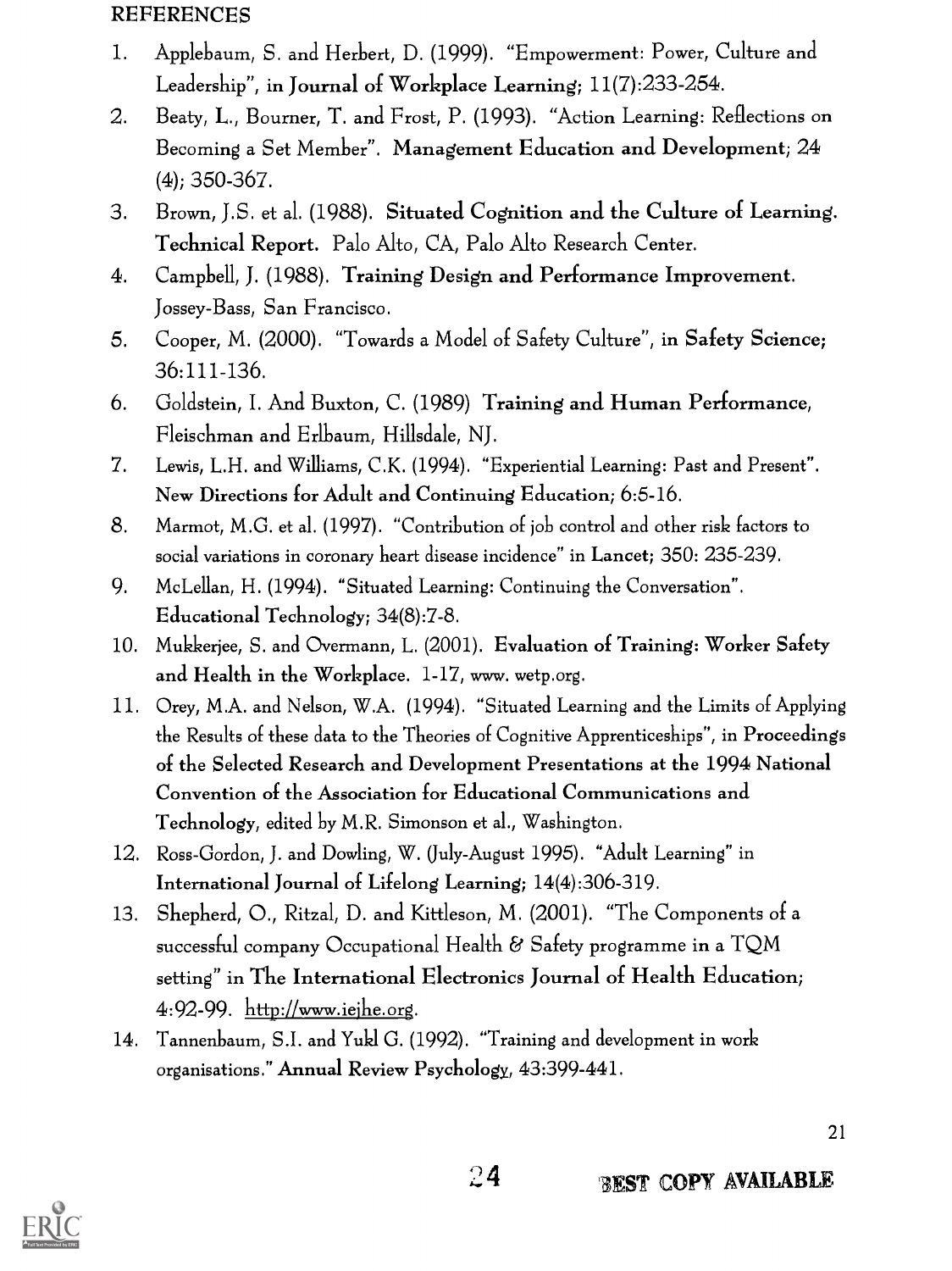- 15. Vince, R. and Martin, L. (1993). "Inside Action Learning: An Exploration of the Psychology and Politics of the Action Learning Model" in Management Education and Development; 24 (4): 205-215.
- 16. Watkins, K.E. and Marsick, V.J. (1992). "Toward a Theory of Informed and Incidental Learning in Organsations" in International Journal of Lifelong Learning; 11(4) :287 -300.
- 17. Williams, R.L. (1992). "Social Advocates and Action Learning: The Discontent Dancing with Hope" in New Directions for Adult and Continuing Education; 53:37-50.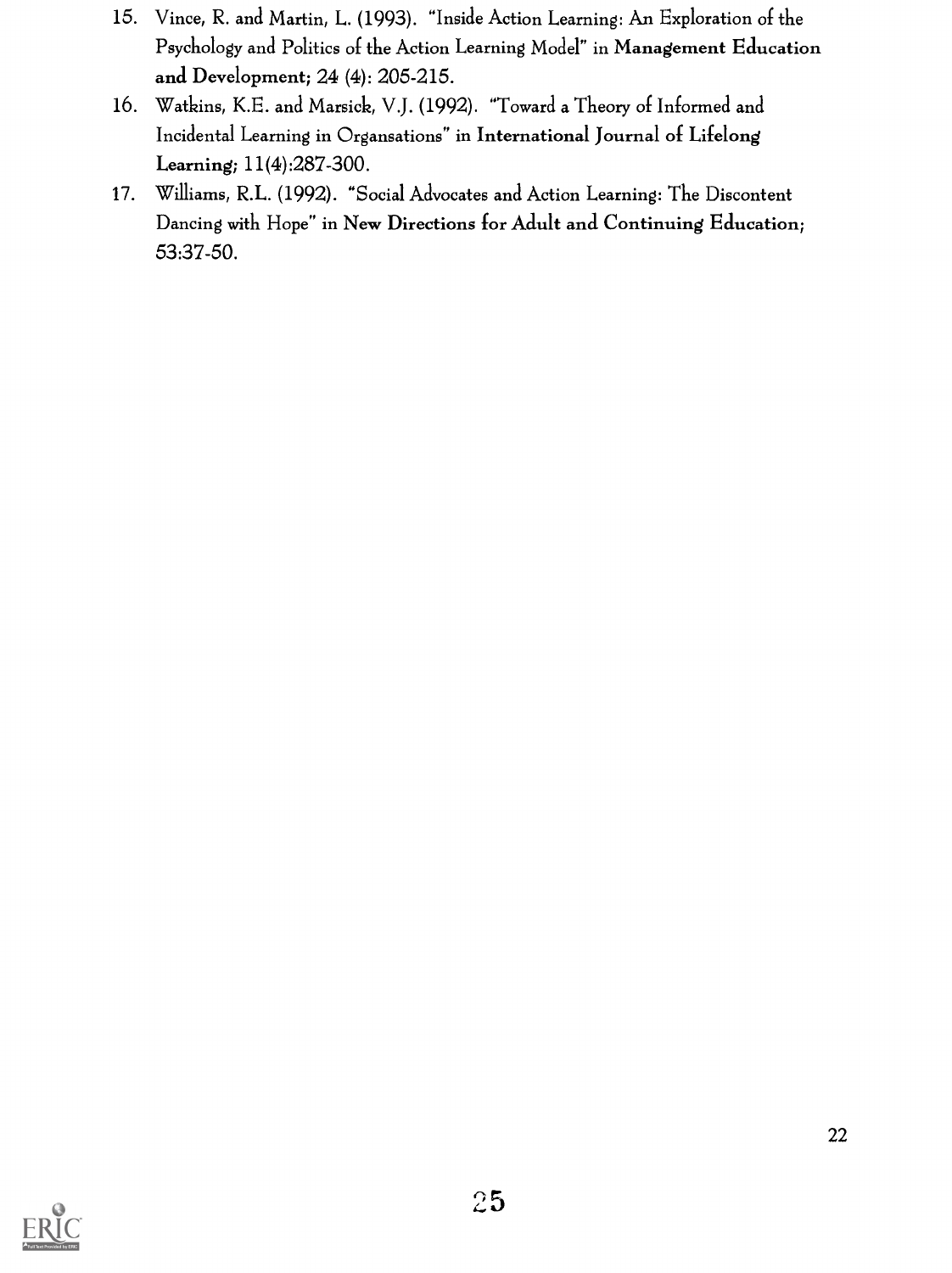|                                                                                                                                                                                                                                                  | 5665197                                          |
|--------------------------------------------------------------------------------------------------------------------------------------------------------------------------------------------------------------------------------------------------|--------------------------------------------------|
| <b>U.S. Department of Education</b><br>Office of Educational Research and Improvement (OERI)<br><b>National Library of Education (NLE)</b><br><b>Educational Resources Information Center (ERIC)</b><br>STATES OF<br><b>REPRODUCTION RELEASE</b> | ERIC<br>Educational Resources Information Center |
| (Specific Document)                                                                                                                                                                                                                              |                                                  |
| I. DOCUMENT IDENTIFICATION:                                                                                                                                                                                                                      |                                                  |
| Title: Adult LeArning in Health and Safety: Some Issues & Approaches.                                                                                                                                                                            |                                                  |
| MAIRTIN O FATTAICH<br>Professor<br>Author(s):                                                                                                                                                                                                    |                                                  |
| Corporate Source:                                                                                                                                                                                                                                | <b>Publication Date:</b>                         |
| NIFAST<br>Confelence                                                                                                                                                                                                                             | June 2002                                        |

#### II. REPRODUCTION RELEASE:

In order to disseminate as widely as possible timely and significant materials of interest to the educational community, documents announced in the monthly abstract journal of the ERIC system, Resources in Education (RIE), are usually made available to users in microfiche, reproduced paper copy, and electronic media, and sold through the ERIC Document Reproduction Service (EDRS). Credit is given to the source of each document, and, if reproduction release is granted, one of the following notices is affixed to the document.

If permission is granted to reproduce and disseminate the identified document, please CHECK ONE of the following three options and sign at the bottom of the page.



|                               | document as indicated above. Reproduction from the ERIC microfiche or electronic media by persons other than ERIC employees and  <br>its system contractors requires permission from the copyright holder. Exception is made for non-profit reproduction by libraries and other  <br>service agencies to satisfy information needs of educators in response to discrete inquiries. |                                                                                                                               |  |  |
|-------------------------------|------------------------------------------------------------------------------------------------------------------------------------------------------------------------------------------------------------------------------------------------------------------------------------------------------------------------------------------------------------------------------------|-------------------------------------------------------------------------------------------------------------------------------|--|--|
| Sign                          | Signature:                                                                                                                                                                                                                                                                                                                                                                         | Printed Name/Position/Title:<br>Fathaigh<br>MAIRTIN<br>Protessor                                                              |  |  |
| here, $\rightarrow$<br>please | Organization/Address:                                                                                                                                                                                                                                                                                                                                                              | - <sup> FAX</sup> 353-21-4276619<br>Telephone:<br>353-21-4904714<br>E-Mail Address:<br>M. Of hair Le UCC. Il<br><b>IDate:</b> |  |  |